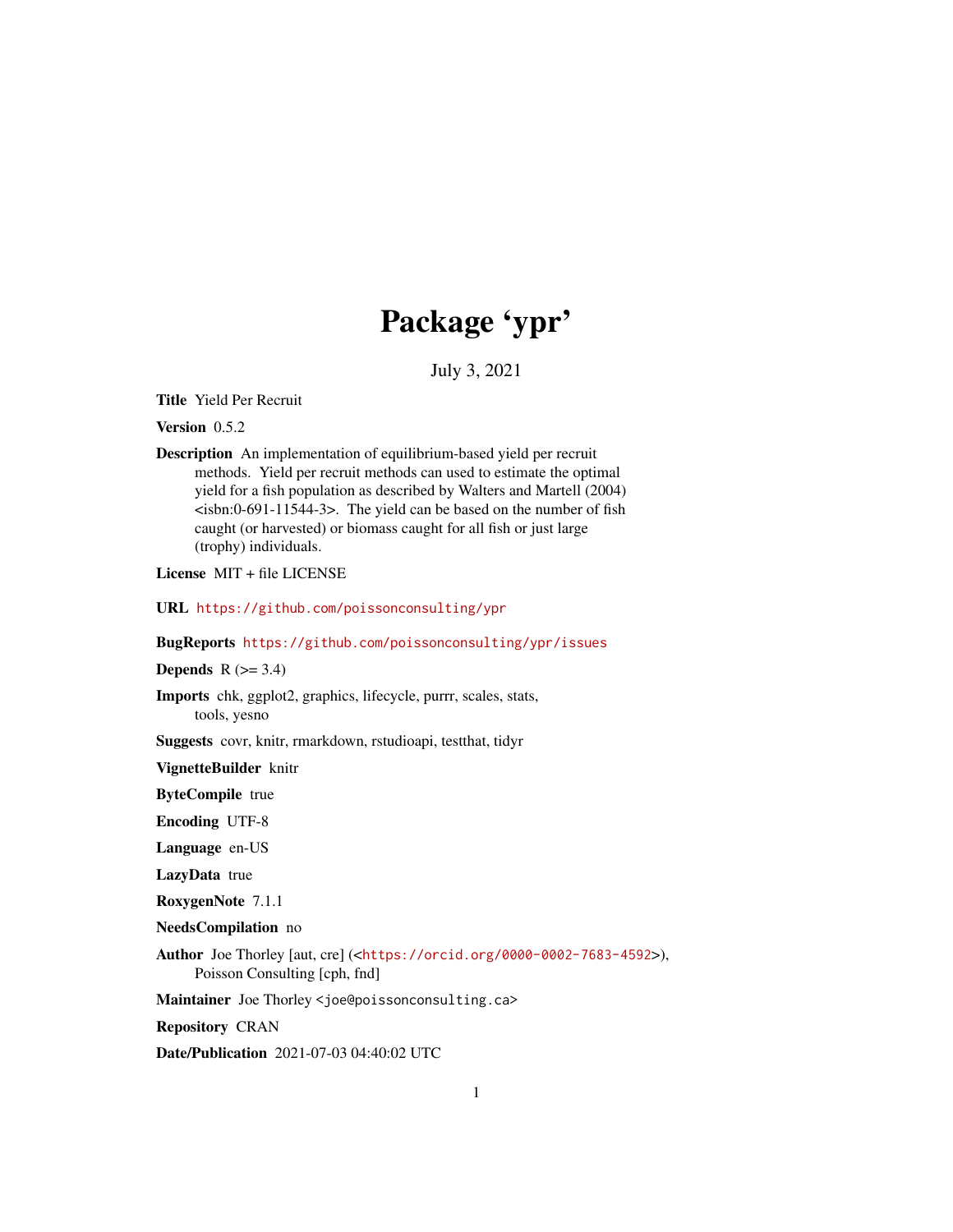# R topics documented:

|                                                                                                         | 3              |
|---------------------------------------------------------------------------------------------------------|----------------|
|                                                                                                         | $\overline{3}$ |
|                                                                                                         | $\overline{4}$ |
|                                                                                                         | 5              |
|                                                                                                         | 5              |
|                                                                                                         | 6              |
|                                                                                                         | 7              |
|                                                                                                         | $\overline{7}$ |
|                                                                                                         | 8              |
|                                                                                                         | 9              |
|                                                                                                         | 9              |
|                                                                                                         | 10             |
|                                                                                                         | 11             |
|                                                                                                         |                |
|                                                                                                         | 12             |
| $ypr\_exploitation \ldots \ldots \ldots \ldots \ldots \ldots \ldots \ldots \ldots \ldots \ldots \ldots$ | 13             |
|                                                                                                         | 14             |
|                                                                                                         | 14             |
|                                                                                                         | 15             |
|                                                                                                         | 16             |
|                                                                                                         | 17             |
|                                                                                                         |                |
|                                                                                                         | 18             |
|                                                                                                         | -19            |
|                                                                                                         |                |
|                                                                                                         | 21             |
|                                                                                                         | 23             |
|                                                                                                         |                |
|                                                                                                         | 24             |
|                                                                                                         |                |
|                                                                                                         |                |
|                                                                                                         |                |
|                                                                                                         |                |
|                                                                                                         |                |
|                                                                                                         |                |
|                                                                                                         | 29             |
|                                                                                                         | 30             |
|                                                                                                         | 32             |
|                                                                                                         | 33             |
|                                                                                                         | 34             |
|                                                                                                         |                |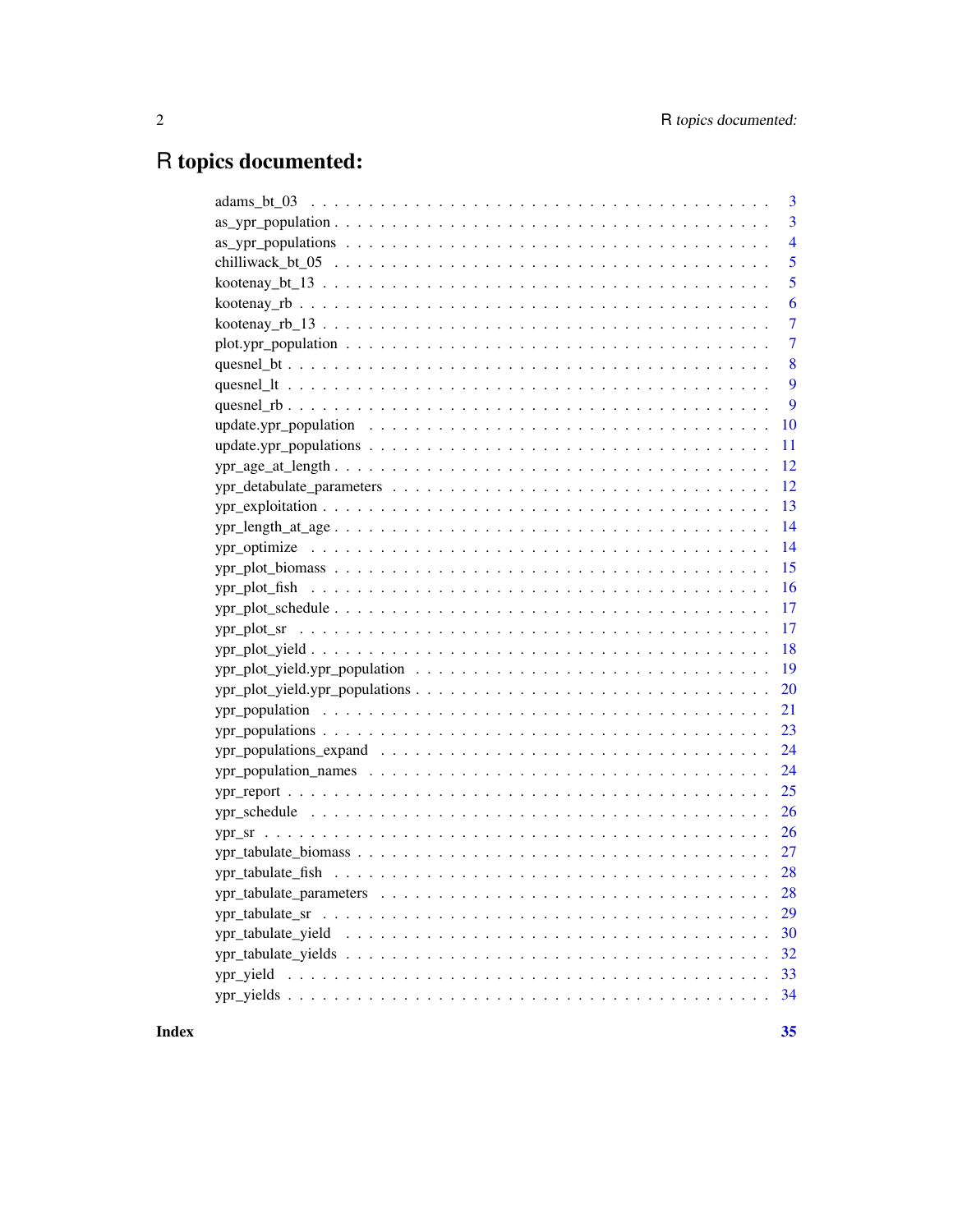<span id="page-2-0"></span>

#### Description

The population parameters for Bull Trout in Adams Lake from Bison et al (2003)

#### Usage

adams\_bt\_03

# Format

An object of class [ypr\\_population\(\)](#page-20-1).

#### References

Bison, R., O'Brien, D., and Martell, S.J.D. 2003. An Analysis of Sustainable Fishing Options for Adams Lake Bull Trout Using Life History and Telemetry Data. BC Ministry of Water Land and Air Protection, Kamloops, B.C.

#### Examples

adams\_bt\_03 ypr\_plot\_yield(adams\_bt\_03)

as\_ypr\_population *Coerce to a Population Parameter Object*

# Description

Coerce to a Population Parameter Object

## Usage

as\_ypr\_population(x, ...)

## S3 method for class 'data.frame' as\_ypr\_population(x, ...)

#### Arguments

| x | The object to coerce. |
|---|-----------------------|
| . | Unused parameters.    |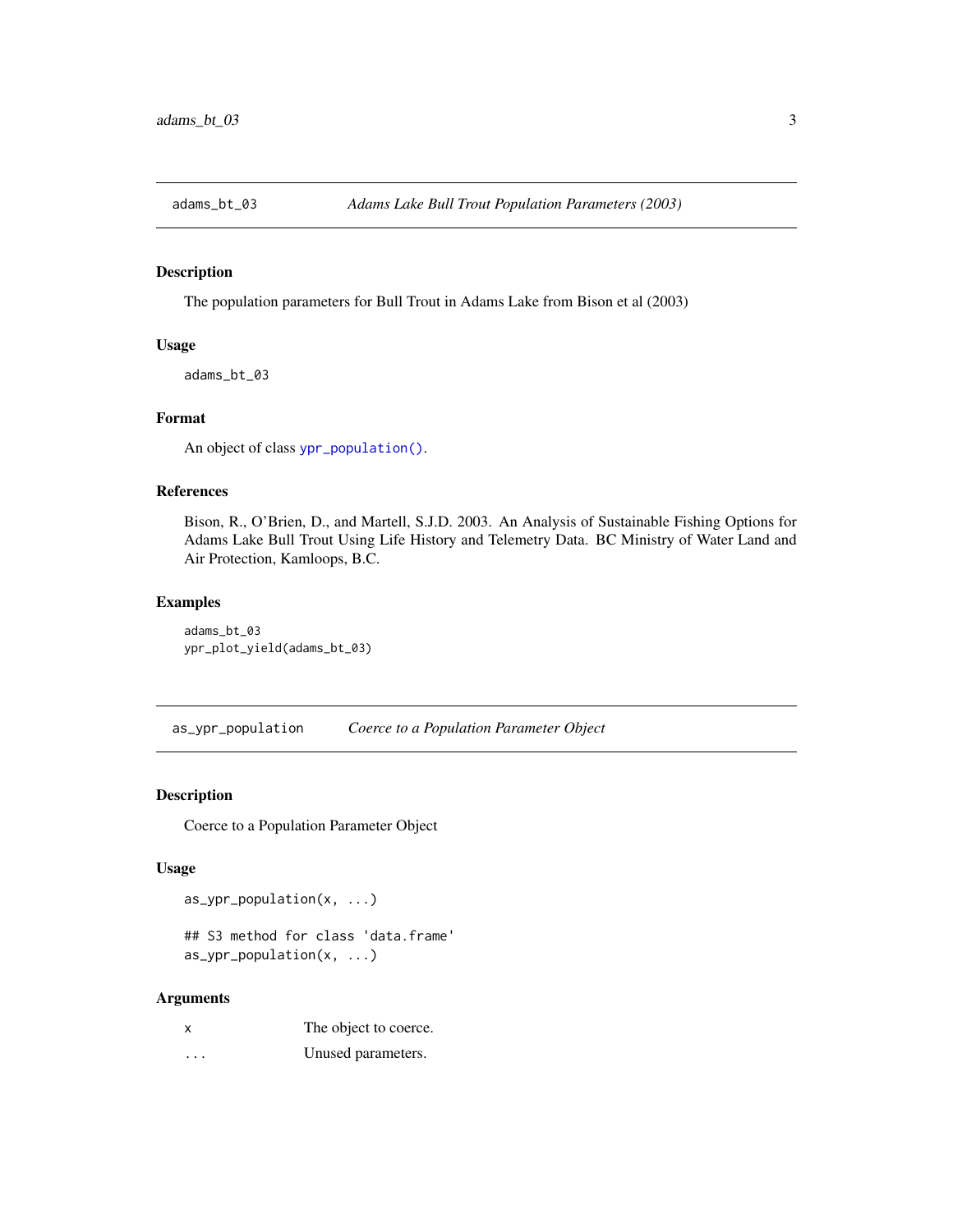# <span id="page-3-0"></span>Methods (by class)

• data.frame: Coerce data frame to ypr\_population

# Examples

```
as_ypr_population(as.data.frame(ypr_population()))
```
as\_ypr\_populations *Coerce to a Populations Parameter Object*

# Description

Coerce to a Populations Parameter Object

#### Usage

as\_ypr\_populations(x, ...)

## S3 method for class 'data.frame' as\_ypr\_populations(x, ...)

#### Arguments

| X         | The object to coerce. |
|-----------|-----------------------|
| $\ddotsc$ | Unused parameters.    |

# Methods (by class)

• data.frame: Coerce data frame to ypr\_populations

# Examples

as\_ypr\_populations(as.data.frame(ypr\_populations(Rk = c(3, 4))))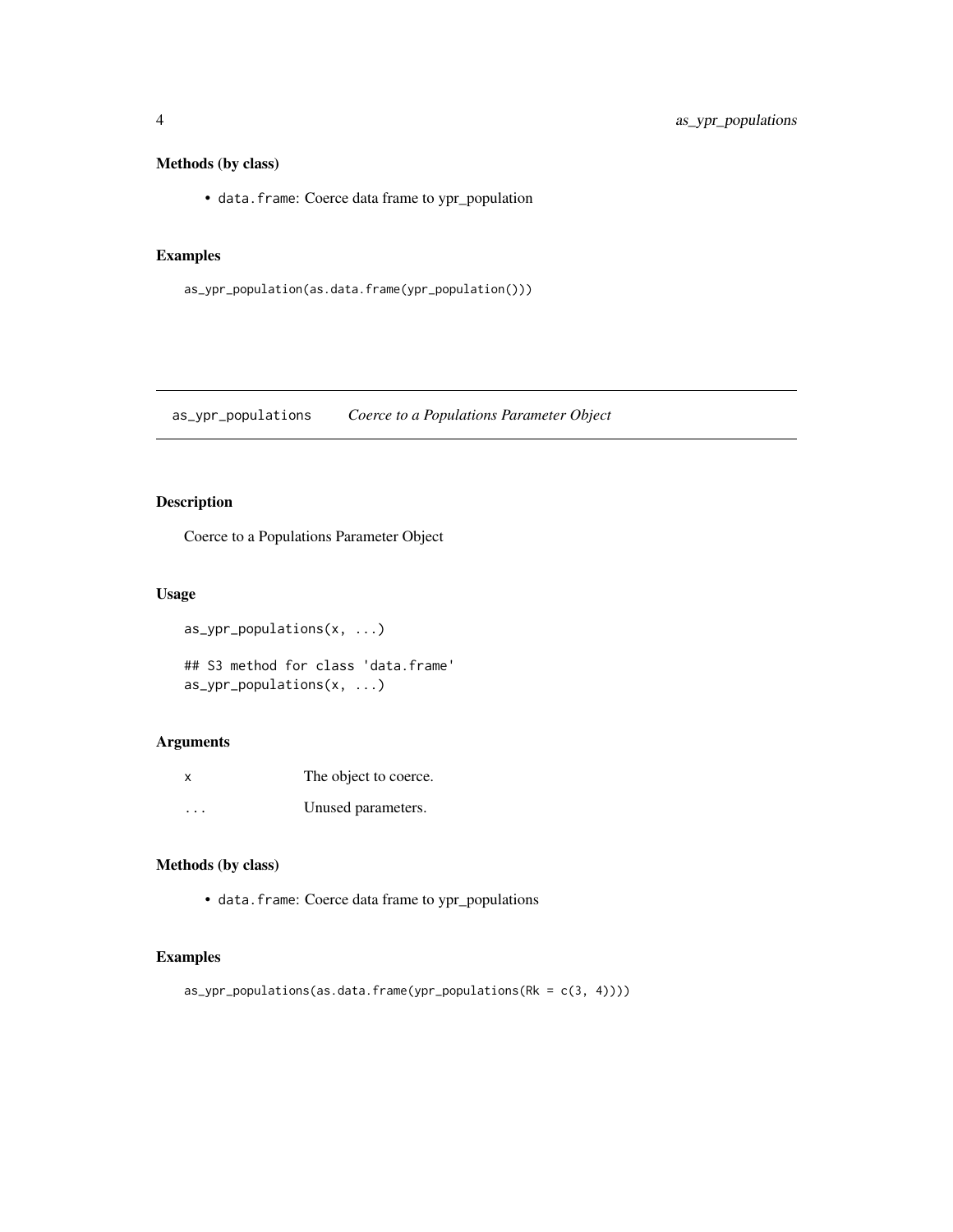<span id="page-4-0"></span>chilliwack\_bt\_05 *Chilliwack Lake Bull Trout Populations Parameters (2005)*

#### Description

The populations parameters for Bull Trout in Chilliwack Lake from Taylor (2005)

# Usage

chilliwack\_bt\_05

#### Format

An object of class [ypr\\_populations\(\)](#page-22-1).

#### References

Taylor, J.L. 2005. Sustainability of the Chilliwack Lake Char Fishery. Ministry of Water, Land and Air Protection, Surrey, B.C.

#### Examples

```
chilliwack_bt_05
yield <- ypr_tabulate_yield(chilliwack_bt_05, type = "optimal")
yield$pi <- round(yield$pi, 2)
yield <- yield[c("Llo", "Hm", "Rk", "pi")]
yield <- tidyr::spread(yield, Rk, pi)
yield <- yield[order(-yield$Hm), ]
yield
## Not run:
ypr_plot_yield(chilliwack_bt_05, plot_values = FALSE) +
  ggplot2::facet_grid(Rk ~ Hm) +
  ggplot2::aes(group = Llo, linetype = Llo)
## End(Not run)
```
kootenay\_bt\_13 *Kootenay Lake Bull Trout Population Parameters (2013)*

#### Description

The population parameters for Bull Trout in Kootenay Lake from Andrusak and Thorley (2013)

#### Usage

kootenay\_bt\_13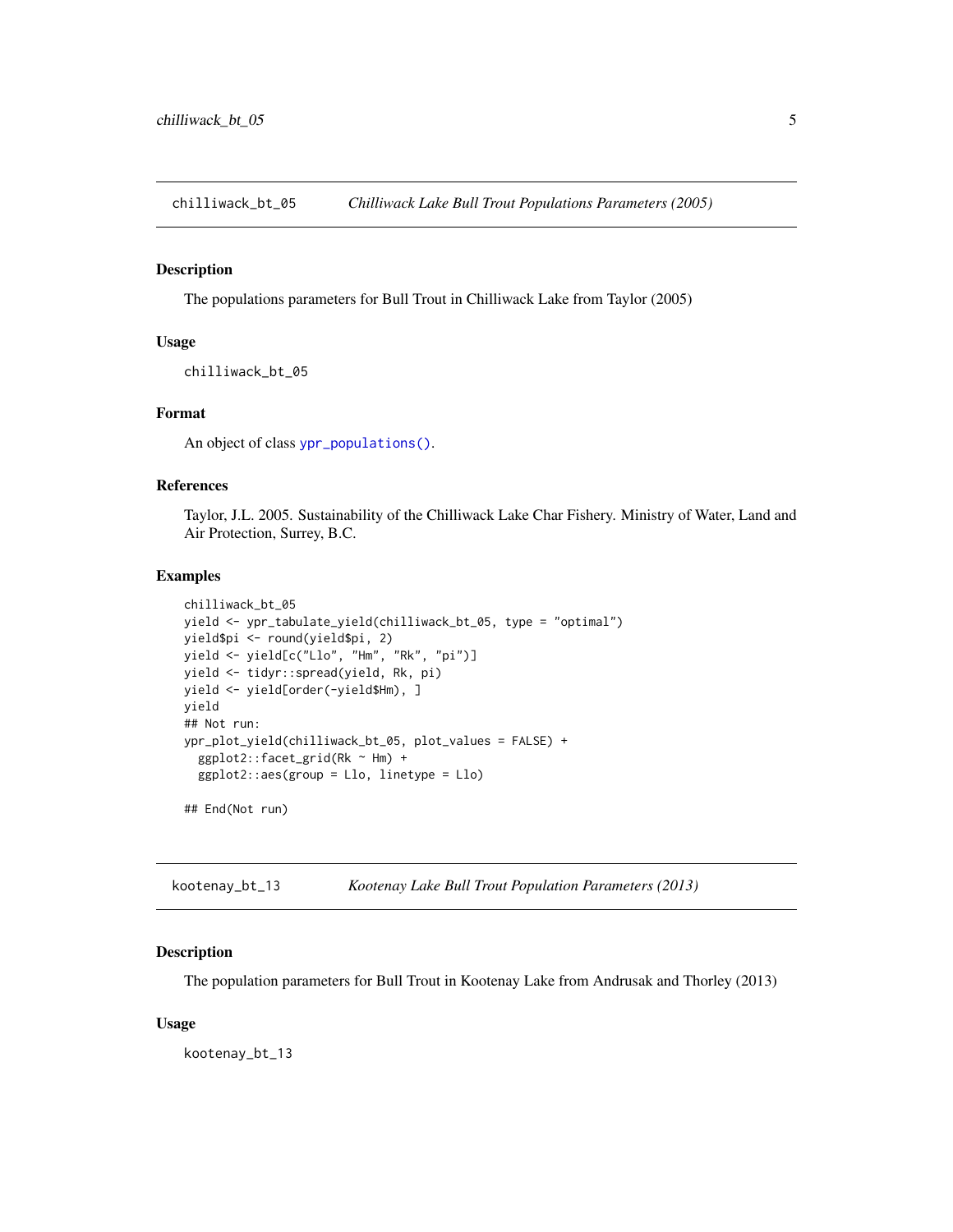#### <span id="page-5-0"></span>Format

An object of class [ypr\\_population\(\)](#page-20-1).

#### Details

The estimates should not be used for management.

#### References

Andrusak, G.F., and Thorley, J.L. 2013. Kootenay Lake Exploitation Study: Fishing and Natural Mortality of Large Rainbow Trout and Bull Trout: 2013 Annual Report. A Poisson Consulting Ltd. and Redfish Consulting Ltd. Report, Habitat Conservation Trust Foundation, Victoria, BC.

#### Examples

kootenay\_bt\_13 ypr\_plot\_yield(kootenay\_bt\_13)

<span id="page-5-1"></span>kootenay\_rb *Kootenay Lake Rainbow Trout Population Parameters*

#### Description

The population parameters for Rainbow Trout in Kootenay Lake.

#### Usage

kootenay\_rb

# Format

An object of class [ypr\\_population\(\)](#page-20-1).

#### Details

The estimates are liable to change and should not be used for management.

#### References

Thorley, J.L., and Andrusak, G.F. 2017. The fishing and natural mortality of large, piscivorous Bull Trout and Rainbow Trout in Kootenay Lake, British Columbia (2008–2013). PeerJ 5: e2874. doi:10.7717/peerj.2874.

```
kootenay_rb
ypr_plot_yield(kootenay_rb)
```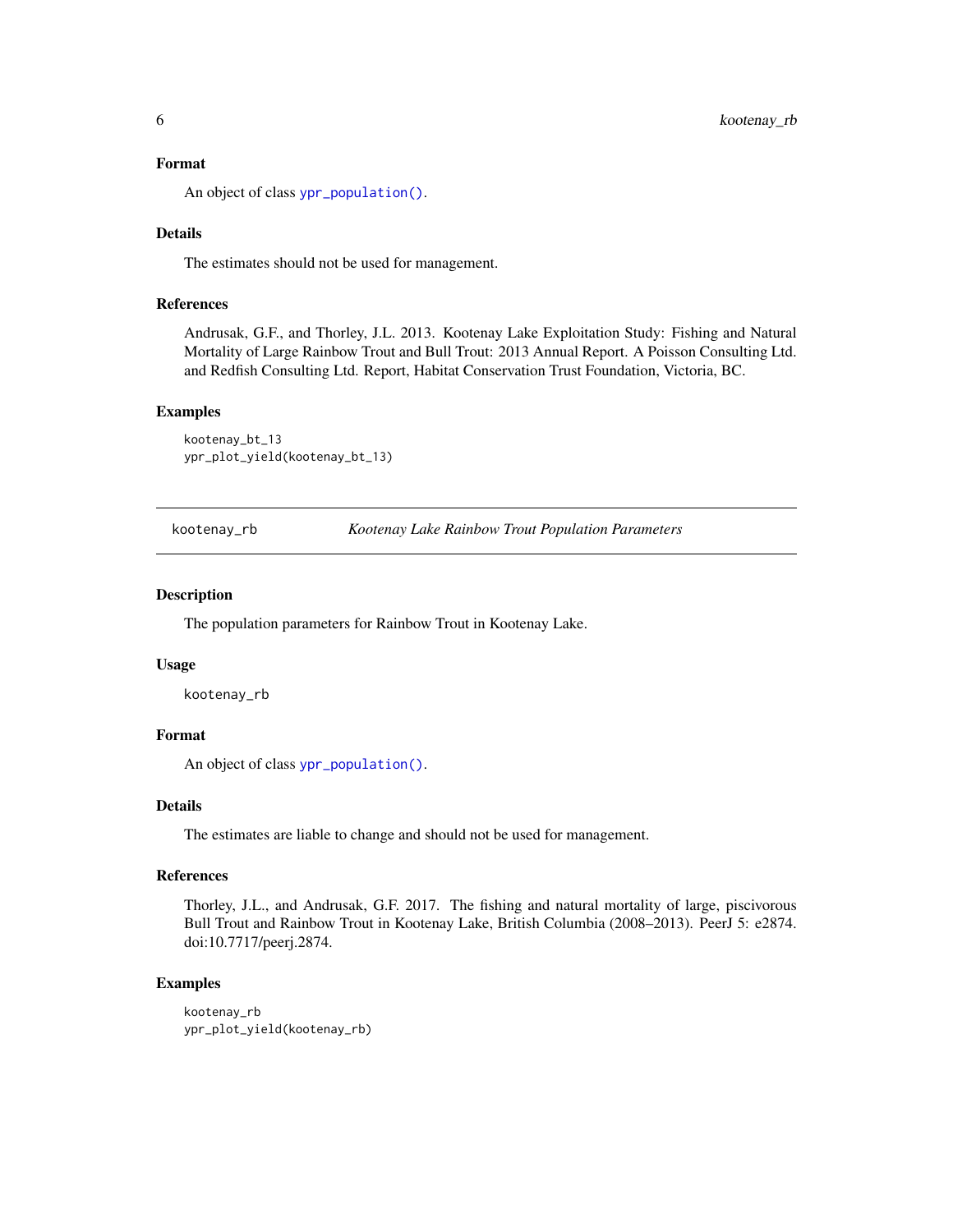<span id="page-6-0"></span>kootenay\_rb\_13 *Kootenay Lake Rainbow Trout Population Parameters (2013)*

#### Description

The population parameters for Rainbow Trout in Kootenay Lake from Andrusak and Thorley (2013)

#### Usage

```
kootenay_rb_13
```
#### Format

An object of class [ypr\\_population\(\)](#page-20-1).

#### Details

The estimates should not be used for management.

## References

Andrusak, G.F., and Thorley, J.L. 2013. Kootenay Lake Exploitation Study: Fishing and Natural Mortality of Large Rainbow Trout and Bull Trout: 2013 Annual Report. A Poisson Consulting Ltd. and Redfish Consulting Ltd. Report, Habitat Conservation Trust Foundation, Victoria, BC.

#### See Also

[kootenay\\_rb\(\)](#page-5-1)

#### Examples

```
kootenay_rb_13
ypr_plot_yield(kootenay_rb_13)
```
plot.ypr\_population *Plot Population Schedule*

# Description

Plot Population Schedule

#### Usage

```
## S3 method for class 'ypr_population'
plot(x, type = "b", ...)
```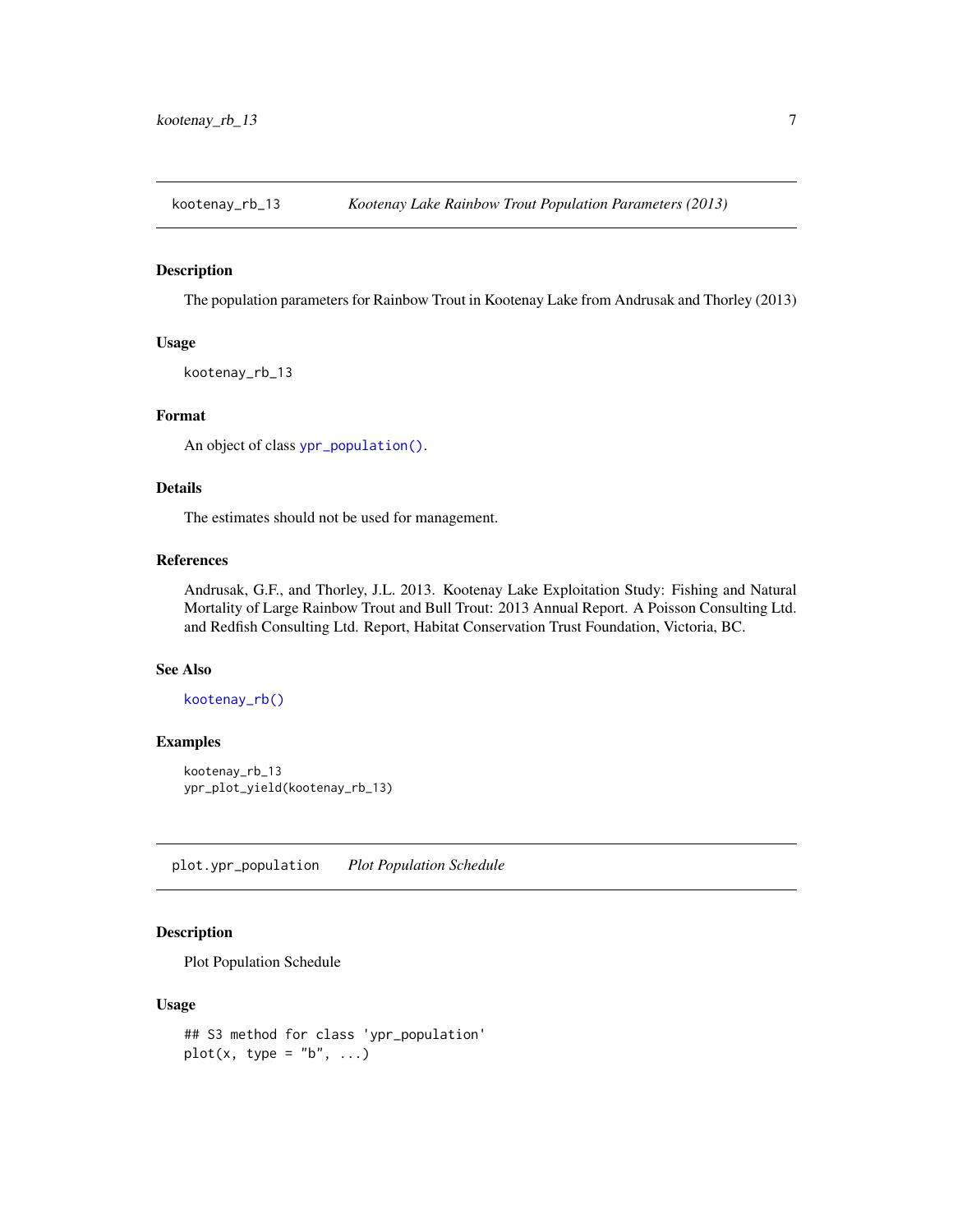#### <span id="page-7-0"></span>Arguments

|                         | The population to plot.                                                      |
|-------------------------|------------------------------------------------------------------------------|
| type                    | A string specifying the plot type. Possible values include 'b', 'p' and 'l'. |
| $\cdot$ $\cdot$ $\cdot$ | Additional arguments passed to graphics::plot function.                      |

# Value

An invisible copy of the original object.

#### See Also

[graphics::plot,](#page-0-0) [ypr\\_population\(\)](#page-20-1) and [ypr\\_tabulate\\_schedule\(\)](#page-25-1)

# Examples

```
## Not run:
plot(ypr_population())
```
## End(Not run)

quesnel\_bt *Quesnel Lake Bull Trout Population Parameters*

# Description

The population parameters for Bull Trout in Quesnel Lake, BC.

#### Usage

quesnel\_bt

#### Format

An object of class [ypr\\_population\(\)](#page-20-1).

# Details

The estimates are liable to change and should not be used for management.

```
quesnel_bt
ypr_plot_yield(quesnel_bt)
```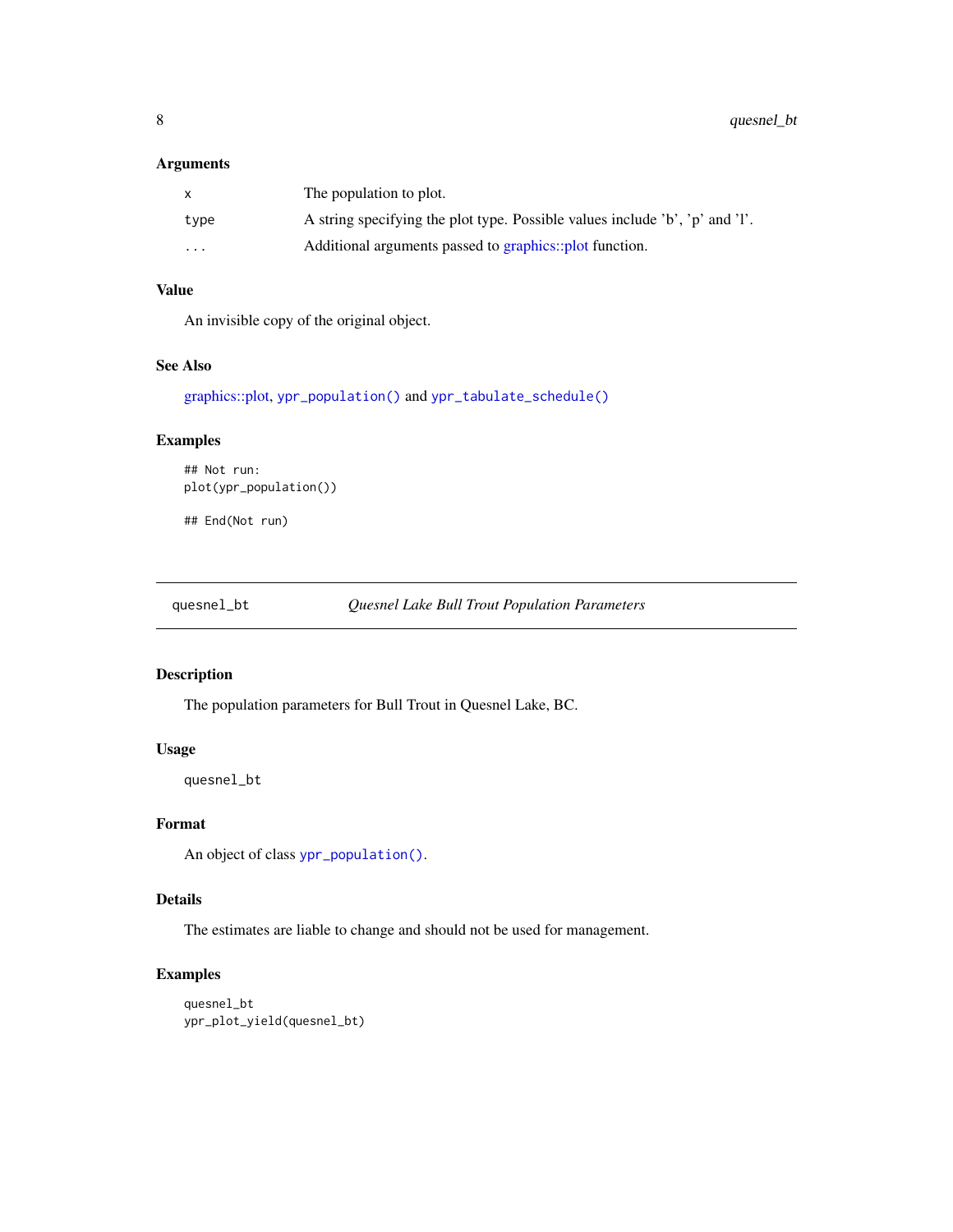<span id="page-8-0"></span>

#### Description

The population parameters for Lake Trout in Quesnel Lake, BC.

#### Usage

quesnel\_lt

# Format

An object of class [ypr\\_population\(\)](#page-20-1).

# Details

The estimates are liable to change and should not be used for management.

#### Examples

```
quesnel_lt
ypr_plot_yield(quesnel_lt)
```
quesnel\_rb *Quesnel Lake Rainbow Trout Population Parameters*

#### Description

The population parameters for Rainbow Trout in Quesnel Lake, BC.

#### Usage

quesnel\_rb

#### Format

An object of class [ypr\\_population\(\)](#page-20-1).

#### Details

The estimates are liable to change and should not be used for management.

```
quesnel_rb
ypr_plot_yield(quesnel_rb)
```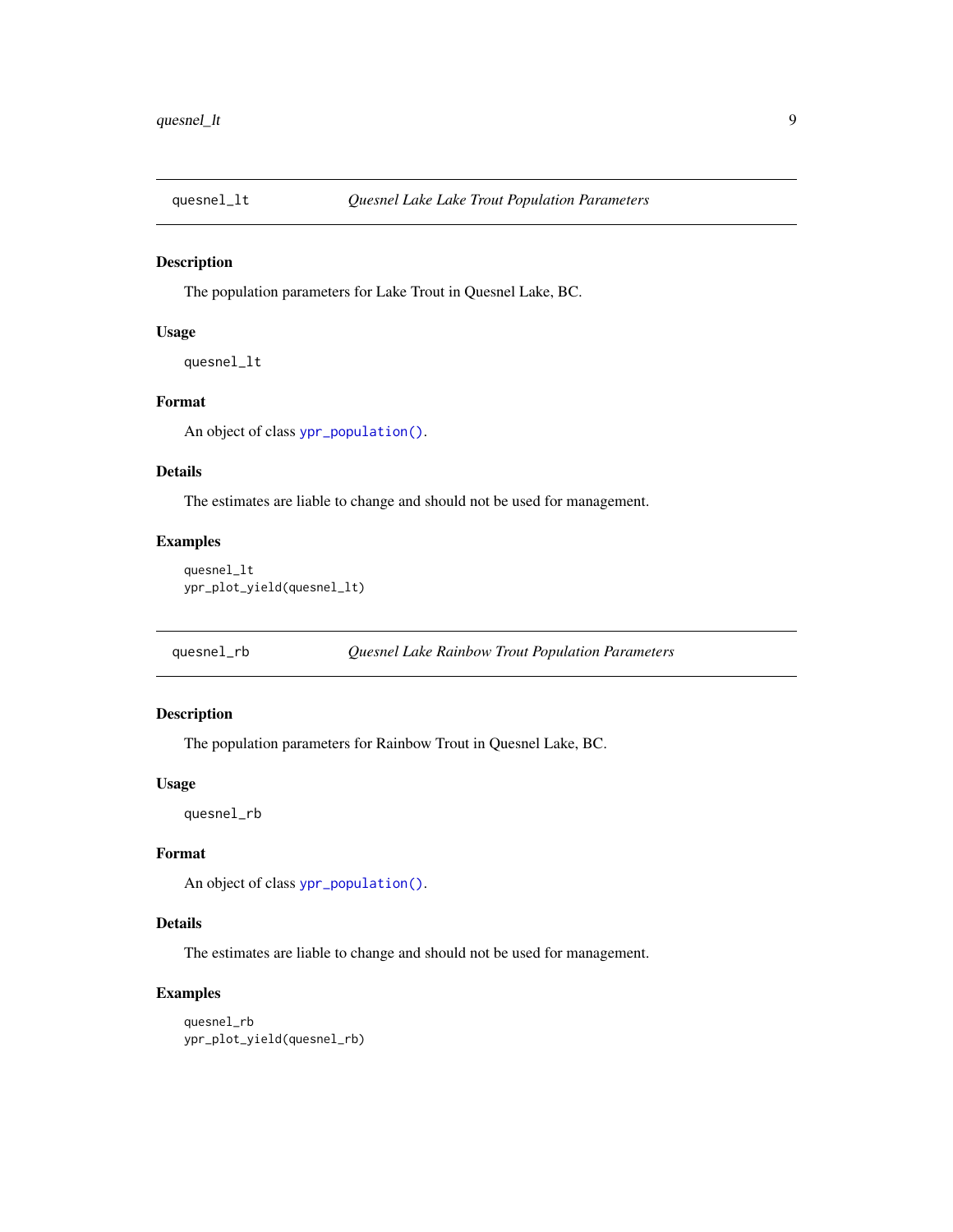<span id="page-9-0"></span>update.ypr\_population *Update Population Parameters*

# <span id="page-9-1"></span>Description

Updates an object of class [ypr\\_population\(\)](#page-20-1).

# Usage

```
## S3 method for class 'ypr_population'
update(object, ...)
```

```
ypr_population_update(population, ...)
```
# Arguments

| object                  | The populations or populations.                     |
|-------------------------|-----------------------------------------------------|
| $\cdot$ $\cdot$ $\cdot$ | One or more of the arguments from ypr_population(). |
| population              | An object of class ypr_population().                |

# Value

An object of class ypr\_population.

# Methods (by generic)

• update: Update Population Parameters

# See Also

#### [ypr\\_population\(\)](#page-20-1)

# Examples

ypr\_population\_update(ypr\_population(), Rk = 2.5)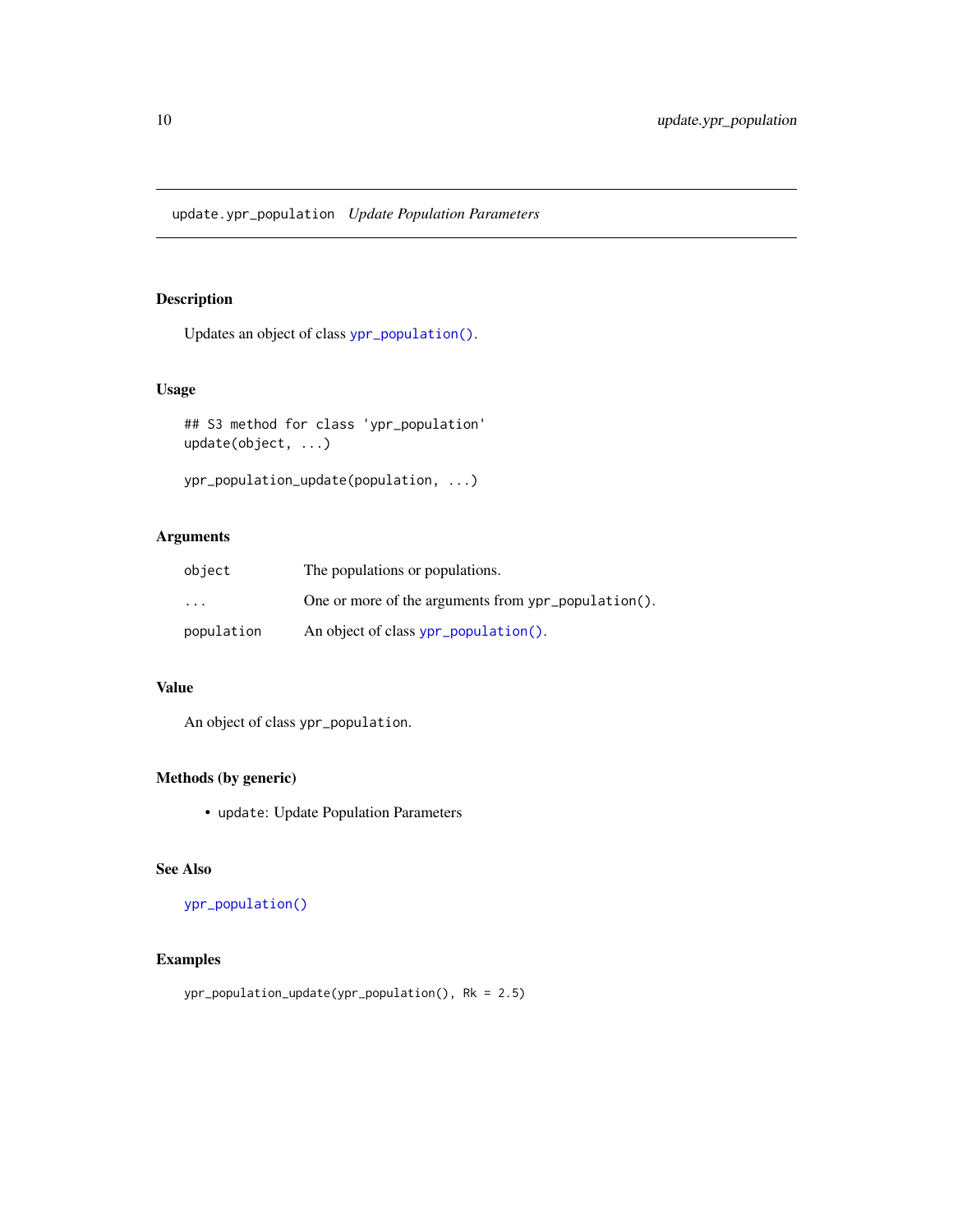<span id="page-10-0"></span>update.ypr\_populations

*Update Population Parameters*

# Description

Updates an object of class [ypr\\_population\(\)](#page-20-1).

# Usage

```
## S3 method for class 'ypr_populations'
update(object, ...)
```

```
ypr_populations_update(populations, ...)
```
# Arguments

| object      | The populations or populations.                     |
|-------------|-----------------------------------------------------|
| $\cdot$     | One or more of the arguments from ypr_population(). |
| populations | An object of class ypr_populations().               |

# Value

An object of class ypr\_population.

# Methods (by generic)

• update: Update Populations Parameters

#### See Also

[ypr\\_population\(\)](#page-20-1)

# Examples

ypr\_populations\_update(ypr\_populations(Rk = c(2.5, 4)), Rk = 2.5)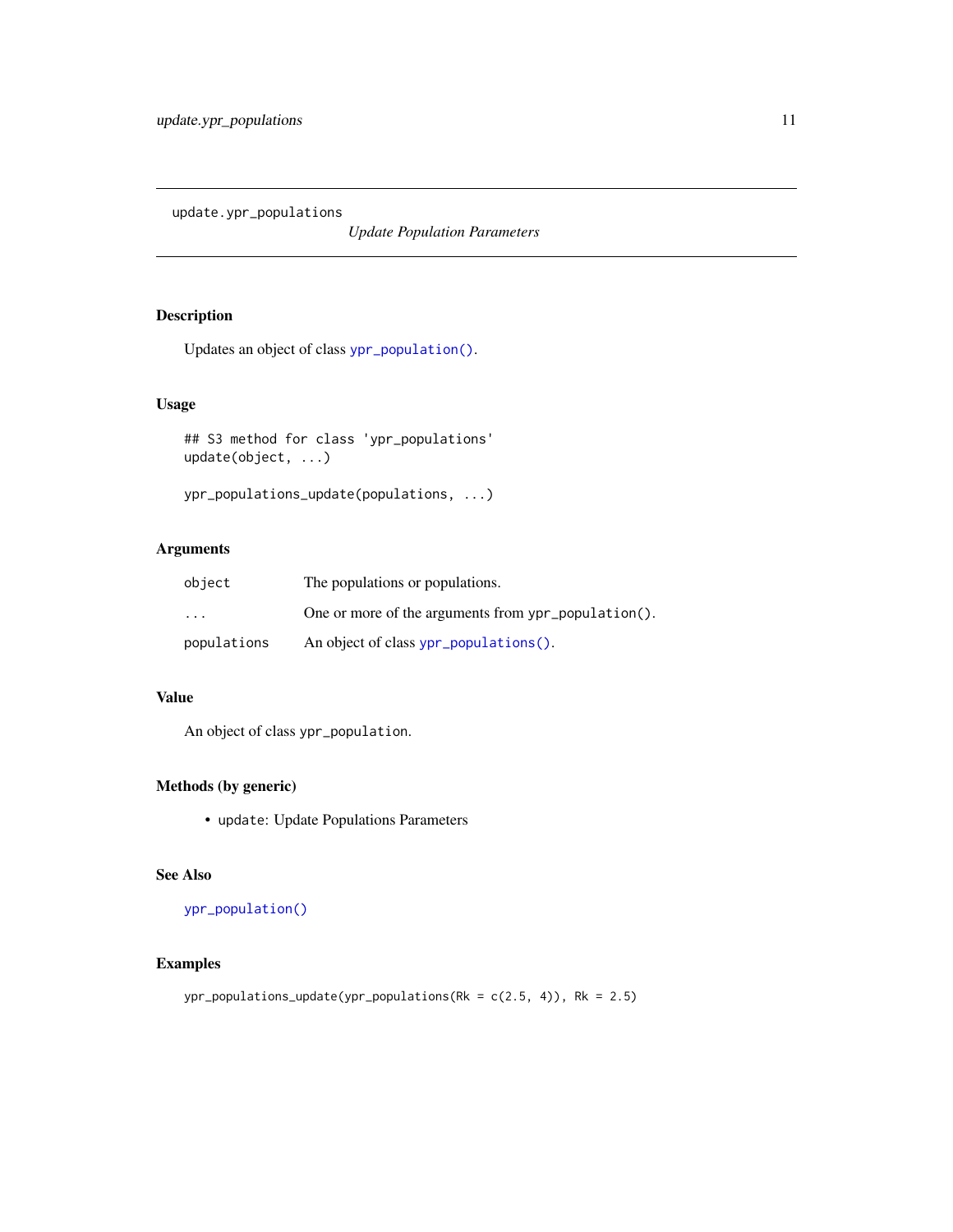<span id="page-11-0"></span>ypr\_age\_at\_length *Age At Length*

# Description

Age At Length

## Usage

ypr\_age\_at\_length(population, length)

# Arguments

| population | An object of class ypr_population(). |
|------------|--------------------------------------|
| length     | A numeric vector of the length (cm). |

## Value

A double vector of the lengths.

# Examples

```
ypr_age_at_length(ypr_population(), seq(0, 100, by = 10))
```

```
ypr_detabulate_parameters
```
*Detabulate Population Parameters*

# Description

Detabulate Population Parameters

#### Usage

```
ypr_detabulate_parameters(x)
```
#### Arguments

x A data frame with columns Parameter and Value specifying one or more parameters and their values.

#### Value

An object of class [ypr\\_population\(\)](#page-20-1)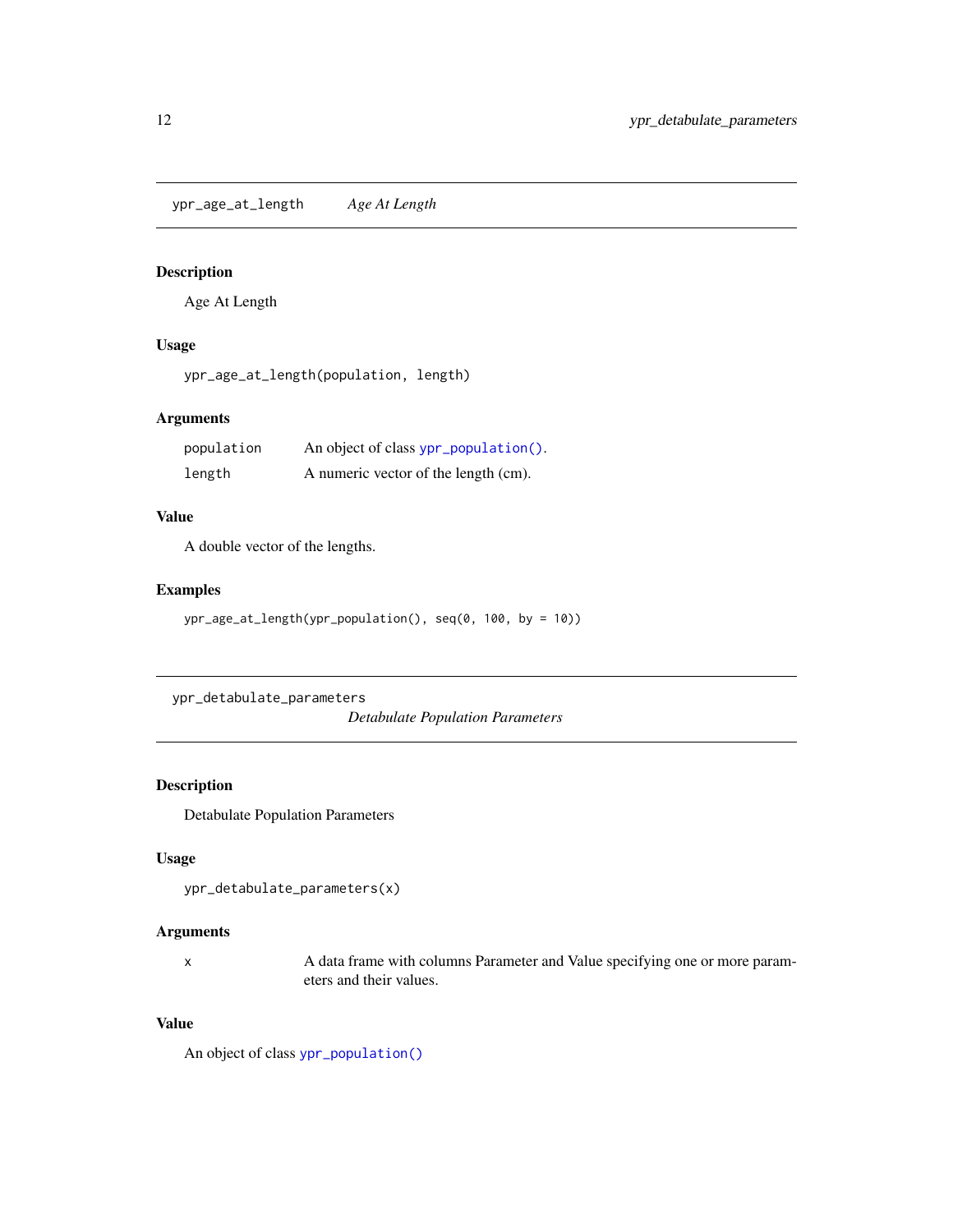# <span id="page-12-0"></span>ypr\_exploitation 13

## See Also

[ypr\\_tabulate\\_parameters\(\)](#page-27-1)

# Examples

ypr\_detabulate\_parameters(ypr\_tabulate\_parameters(ypr\_population()))

ypr\_exploitation *Exploitation Probability*

# Description

Converts capture probabilities into exploitation probabilities based on the release and handling mortality probabilities where the probability of exploitation includes handling mortalities. The calculation assumes that a released fish cannot be recaught in the same year.

#### Usage

```
ypr_exploitation(population, pi = population$pi)
```
#### Arguments

| population | An object of class ypr_population().                                               |
|------------|------------------------------------------------------------------------------------|
| рi         | A vector of capture probabilities to calculate the exploitation probabilities for. |

#### Details

In the case of no release (or 100% handling mortalities) the exploitation probability is identical to the capture probability. Otherwise it is less.

#### Value

A vector of exploitation probabilities.

#### See Also

[ypr\\_population\(\)](#page-20-1)

```
ypr_exploitation(ypr_population(pi = 0.4))
ypr\_exploitation(ypr\_population(pi = 0.4, rho = 0.6, Hm = 0.2))
```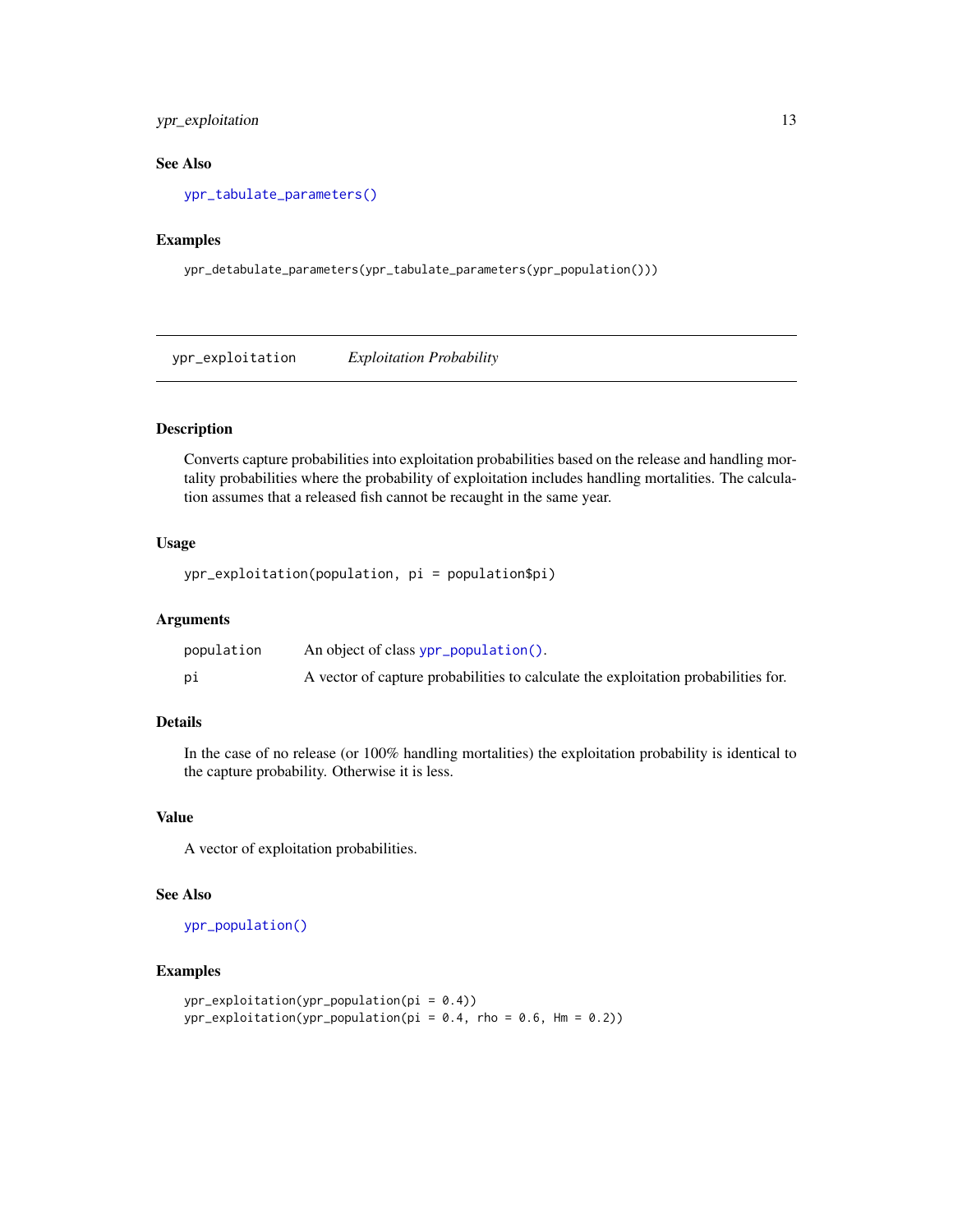<span id="page-13-0"></span>ypr\_length\_at\_age *Length At Age*

# Description

Length At Age

# Usage

ypr\_length\_at\_age(population, age)

# Arguments

| population | An object of class ypr_population(). |
|------------|--------------------------------------|
| age        | A numeric vector of the age (yr).    |

## Value

A double vector of the lengths.

#### Examples

ypr\_length\_at\_age(ypr\_population(), seq(0, 5, by = 0.5))

<span id="page-13-1"></span>

| ypr_optimize | Optimize Capture |
|--------------|------------------|
|--------------|------------------|

# Description

Finds the interval annual capture probability (pi) that maximises the yield for a given population.

# Usage

```
ypr\_optimize(population, Ly = 0, harvest = TRUE, biomass = FALSE)
```
# Arguments

| population | An object of class ypr_population().                                                                      |
|------------|-----------------------------------------------------------------------------------------------------------|
| Ly         | The minimum length (trophy) fish to consider when calculating the yield (cm).                             |
| harvest    | A flag specifying whether to calculate the yield for harvested fish or captures.                          |
| biomass    | A flag specifying whether to calculate the yield in terms of the biomass versus<br>number of individuals. |

## Value

The interval annual capture probability (pi) that maximises the yield.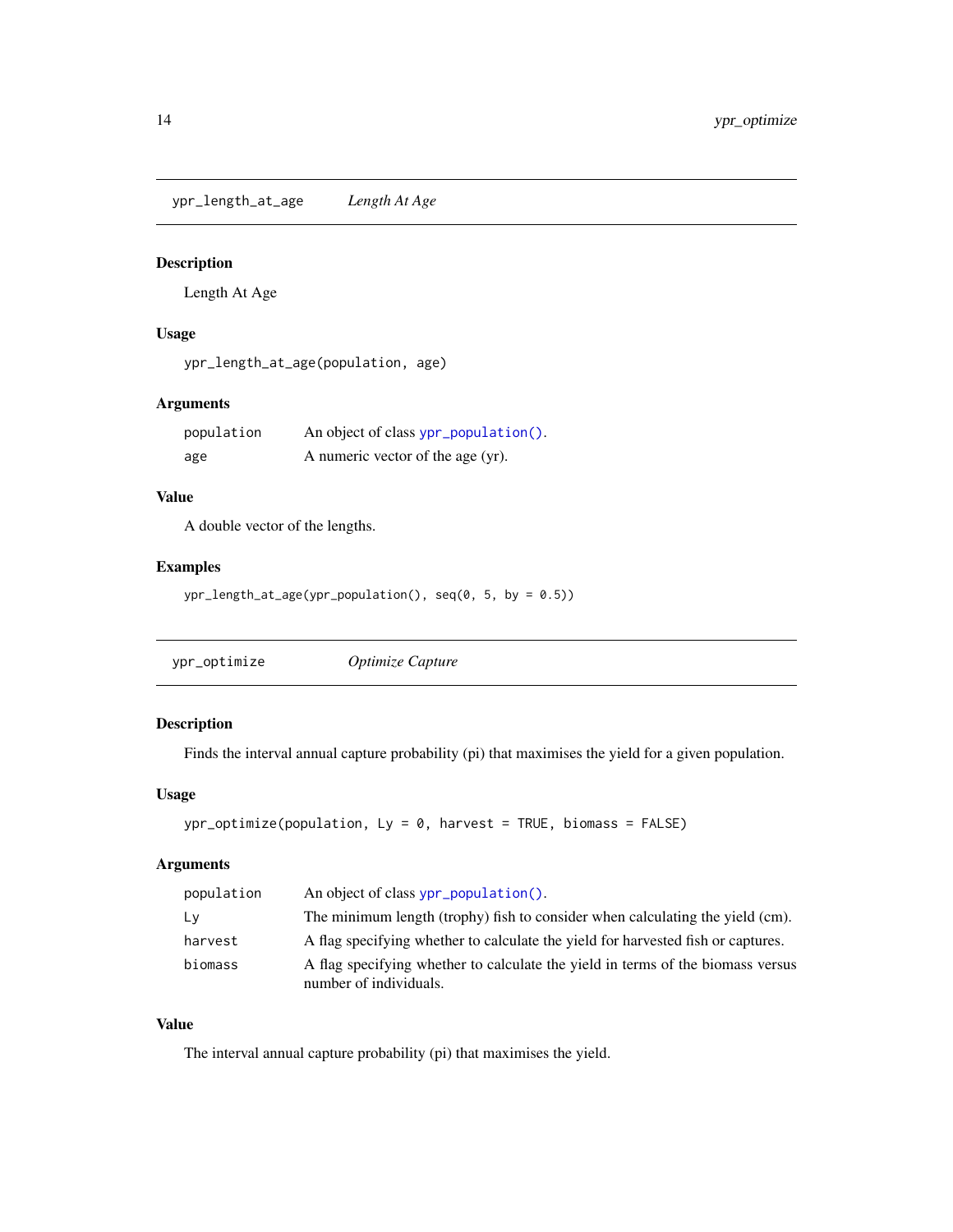# <span id="page-14-0"></span>ypr\_plot\_biomass 15

# See Also

[ypr\\_population\(\)](#page-20-1) and [ypr\\_yield\(\)](#page-32-1)

#### Examples

```
ypr_optimize(ypr_population())
```
ypr\_plot\_biomass *Plot Biomass*

# Description

Produces a frequency histogram of the total fish 'Biomass' or 'Eggs' deposition by 'Age' class.

# Usage

```
ypr_plot_biomass(population, y = "Biomass", color = NULL)
```
# Arguments

| population | An object of class ypr_population().             |
|------------|--------------------------------------------------|
| <b>V</b>   | A string of the term on the y-axis.              |
| color      | A string of the color around each bar (or NULL). |

## Value

A ggplot2 object.

# See Also

[ypr\\_population\(\)](#page-20-1) and [ggplot2::geom\\_histogram\(\)](#page-0-0)

```
ypr_plot_biomass(ypr_population(), color = "white")
```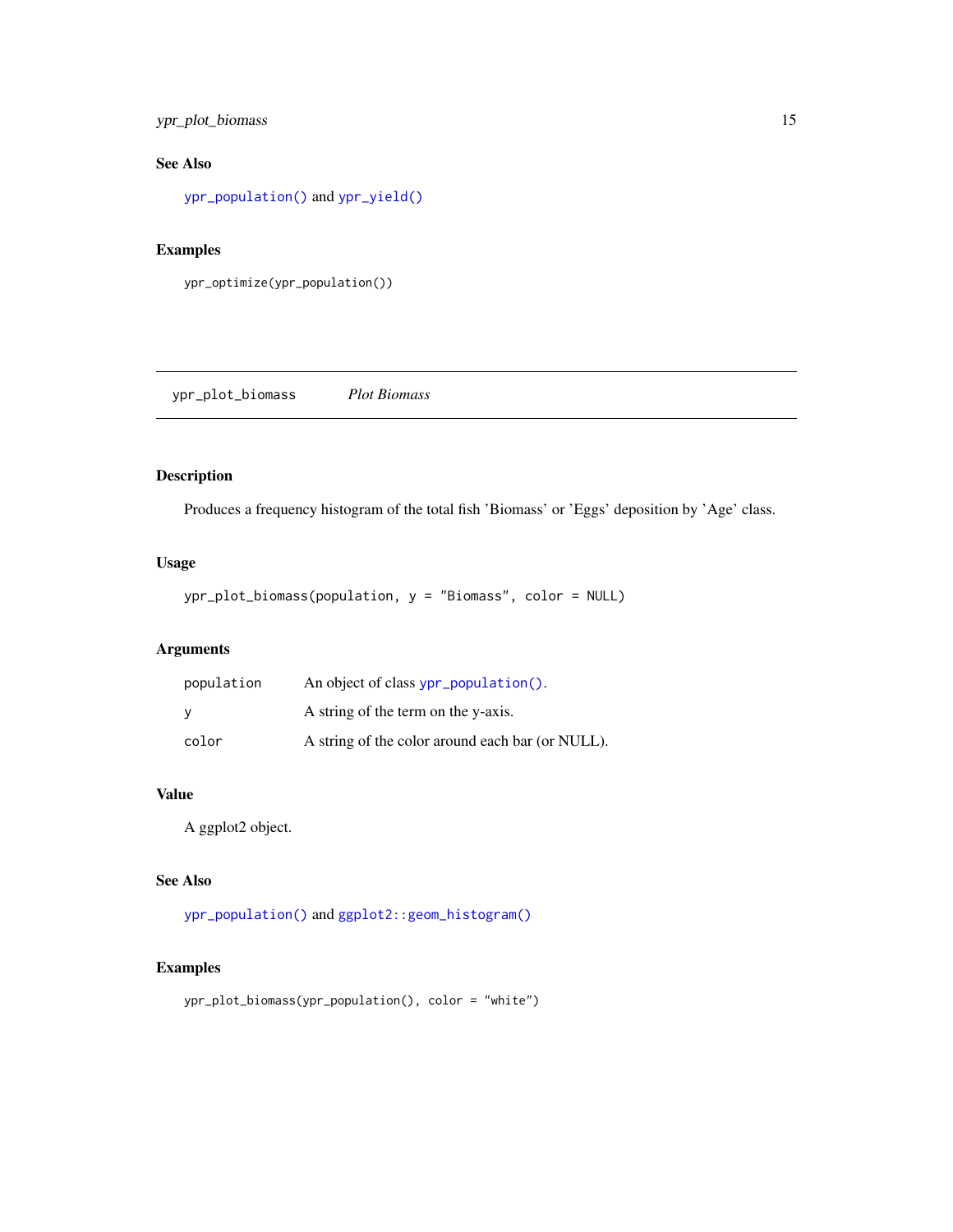<span id="page-15-0"></span>ypr\_plot\_fish *Plot Fish*

# Description

Produces a frequency histogram of the number of fish in the 'Survivors', 'Spawners', 'Caught', 'Harvested' or 'Released' categories by 'Length', 'Age' or 'Weight' class.

#### Usage

```
ypr_plot_fish(
  population,
  x = "Age",y = "Survivors",
  percent = FALSE,
  binwidth = 1L,
  color = NULL
\lambda
```
# Arguments

| population   | An object of class ypr_population().                                                             |
|--------------|--------------------------------------------------------------------------------------------------|
| $\mathsf{x}$ | The object to coerce.                                                                            |
| y            | A string of the term on the y-axis.                                                              |
| percent      | A flag specifying whether to plot the number of fish as a percent or frequency<br>(the default). |
| binwidth     | A positive integer of the width of the bins for grouping.                                        |
| color        | A string of the color around each bar (or NULL).                                                 |

# Value

A ggplot2 object.

#### See Also

[ypr\\_population\(\)](#page-20-1) and [ggplot2::geom\\_histogram\(\)](#page-0-0)

```
ypr_plot_fish(ypr_population(), color = "white")
```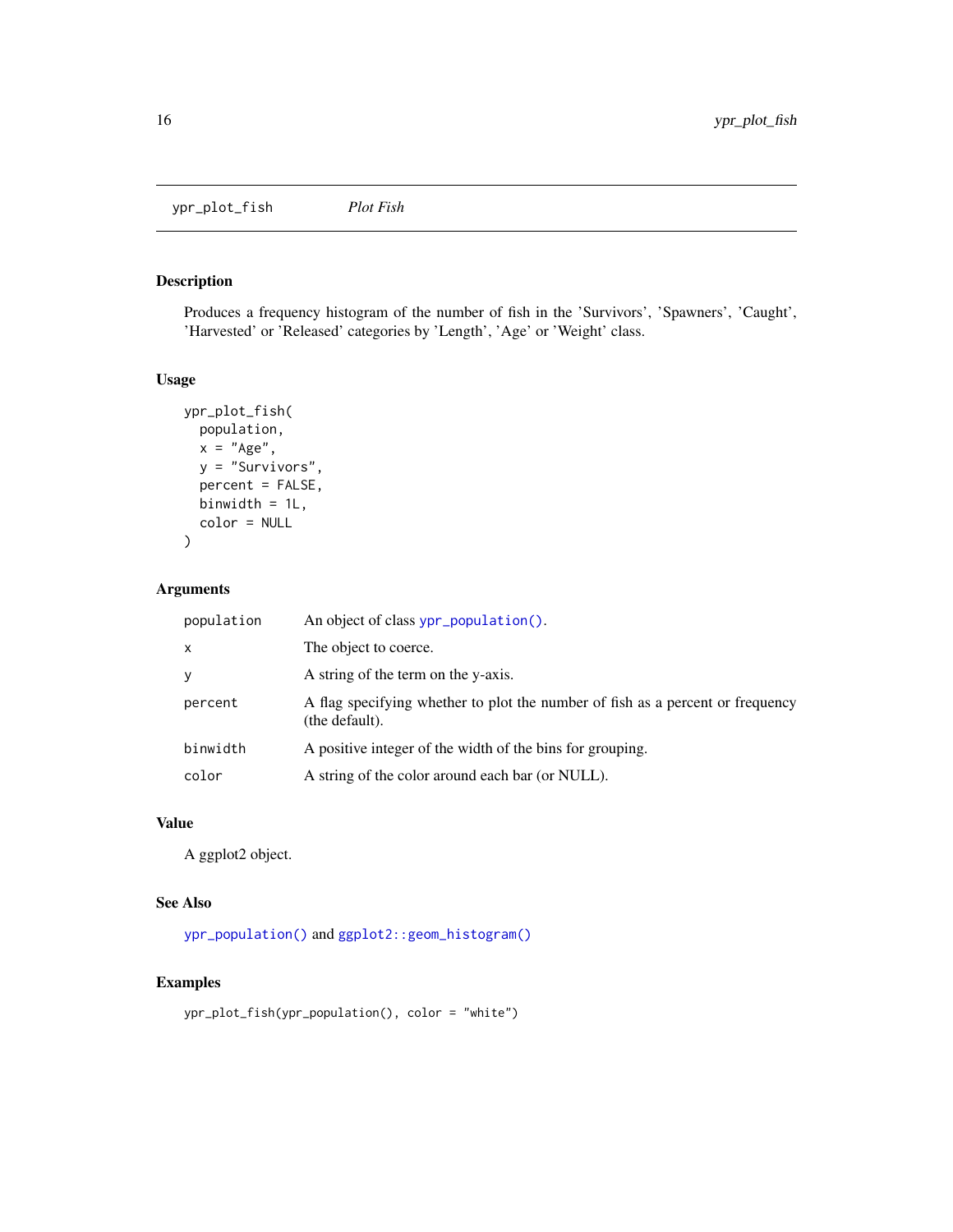# <span id="page-16-0"></span>Description

Produces a bivariate line plot of two schedule terms.

# Usage

```
ypr\_plot\_schedule(population, x = "Age", y = "Length")
```
# Arguments

| population | An object of class ypr_population(). |
|------------|--------------------------------------|
| X          | A string of the term on the x-axis.  |
|            | A string of the term on the y-axis.  |

# Value

A ggplot2 object.

# See Also

[ypr\\_population\(\)](#page-20-1) and [ypr\\_tabulate\\_schedule\(\)](#page-25-1)

#### Examples

ypr\_plot\_schedule(ypr\_population())

ypr\_plot\_sr *Plot Stock-Recruitment Curve*

#### Description

Plot Stock-Recruitment Curve

#### Usage

```
ypr_plot_sr(
  population,
  Ly = 0,
  harvest = TRUE,
  biomass = FALSE,
  plot_values = TRUE
\mathcal{E}
```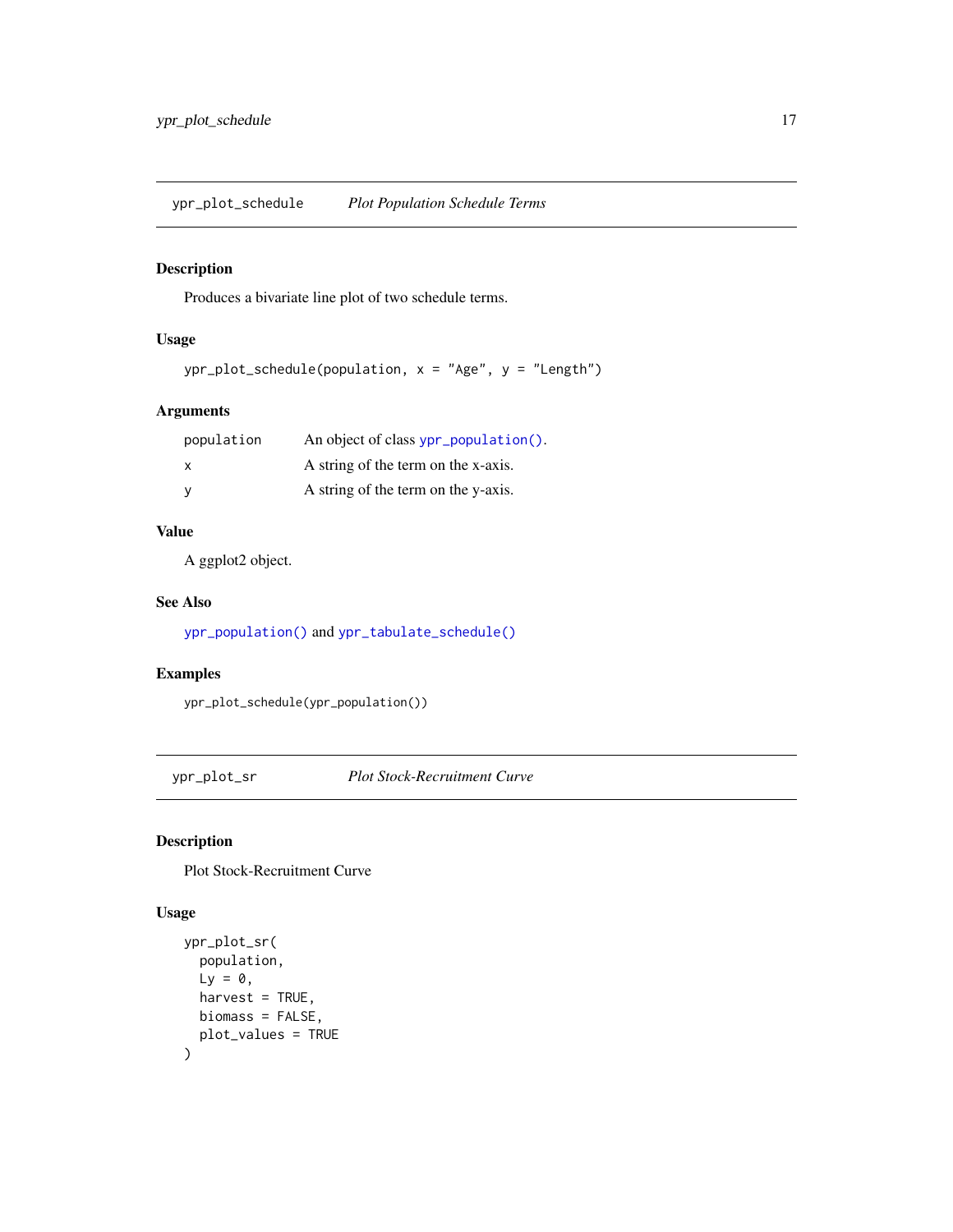# <span id="page-17-0"></span>Arguments

| population  | An object of class ypr_population().                                                                      |
|-------------|-----------------------------------------------------------------------------------------------------------|
| Ly          | The minimum length (trophy) fish to consider when calculating the yield (cm).                             |
| harvest     | A flag specifying whether to calculate the yield for harvested fish or captures.                          |
| biomass     | A flag specifying whether to calculate the yield in terms of the biomass versus<br>number of individuals. |
| plot_values | A flag specifying whether to plot the actual and optimal values.                                          |

# Value

A ggplot2 object.

## See Also

[ypr\\_population\(\)](#page-20-1) and [ypr\\_sr\(\)](#page-25-2)

## Examples

ypr\_plot\_sr(ypr\_population(Rk = 10)) ypr\_plot\_sr(ypr\_population(Rk = 10, BH = 0L))

ypr\_plot\_yield *Plot Yield by Capture*

# Description

Plots the 'Yield', 'Age', 'Length', 'Weight', 'Effort', or 'YPUE' by the annual interval capture probability.

## Usage

```
ypr_plot_yield(object, ...)
```
#### Arguments

| object   | The populations or populations. |
|----------|---------------------------------|
| $\cdots$ | Unused parameters.              |

# Value

A ggplot2 object.

# See Also

[ypr\\_population\(\)](#page-20-1) and [ypr\\_yields\(\)](#page-33-1)

# Examples

ypr\_plot\_yield(ypr\_population())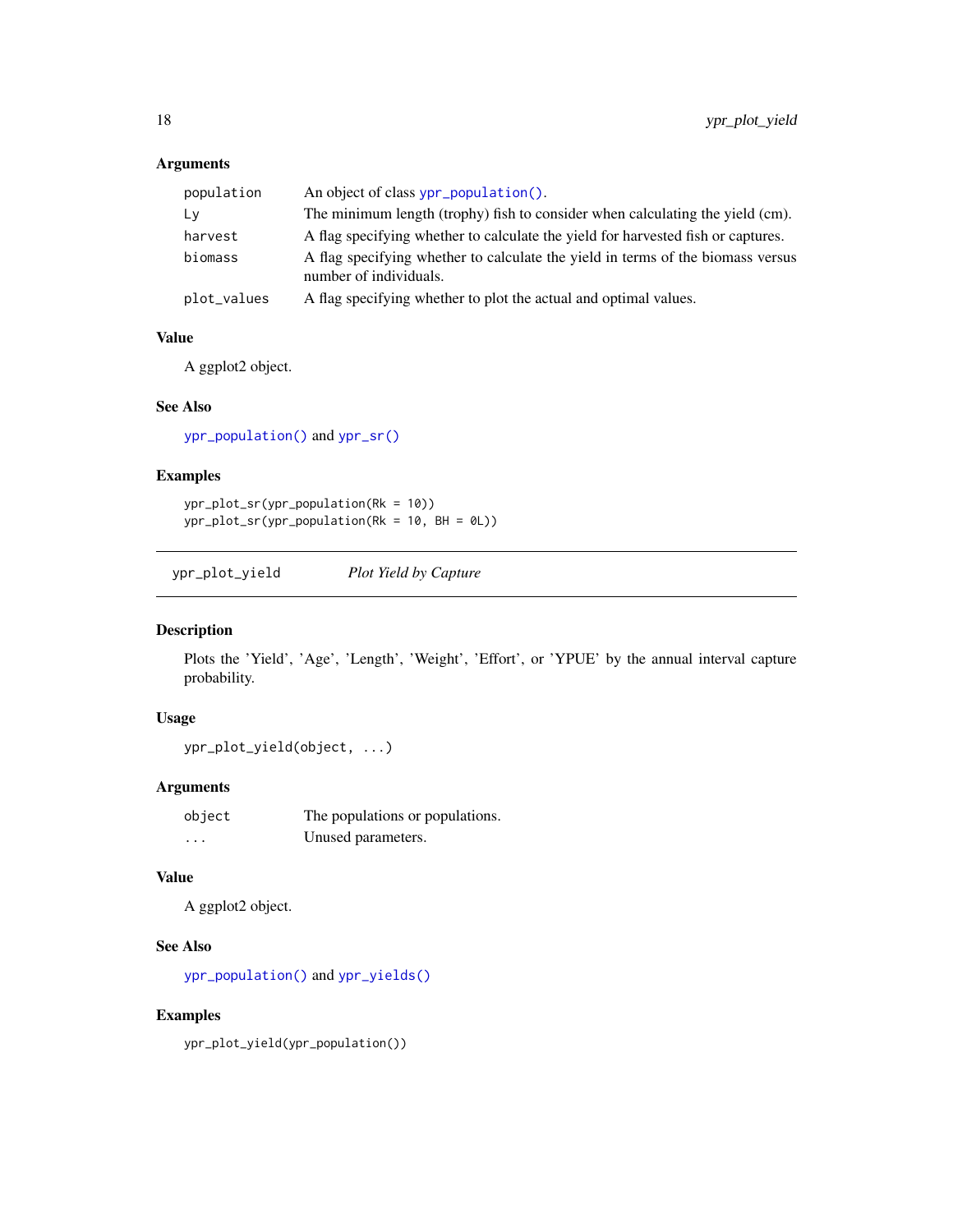<span id="page-18-0"></span>ypr\_plot\_yield.ypr\_population

*Plot Yield by Exploitation/Capture Probability*

#### Description

Plots the 'Yield', 'Age', 'Length', 'Weight', 'Effort', or 'YPUE' by the annual interval exploitation/capture probability.

# Usage

```
## S3 method for class 'ypr_population'
ypr_plot_yield(
  object,
  y = "Yield",
  pi = seq(0, 1, length.out = 100),
  Ly = 0,
  harvest = TRUE,
  biomass = FALSE,
  u = harvest,
  plot_values = TRUE,
  ...
\mathcal{L}
```
# Arguments

| object      | The populations or populations.                                                                           |
|-------------|-----------------------------------------------------------------------------------------------------------|
| y           | A string of the term on the y-axis.                                                                       |
| pi          | A vector of probabilities of capture to calculate the yield for.                                          |
| Ly          | The minimum length (trophy) fish to consider when calculating the yield (cm).                             |
| harvest     | A flag specifying whether to calculate the yield for harvested fish or captures.                          |
| biomass     | A flag specifying whether to calculate the yield in terms of the biomass versus<br>number of individuals. |
| u           | A flag specifying whether to plot the exploitation rate as opposed to the capture<br>rate.                |
| plot_values | A flag specifying whether to plot the actual and optimal values.                                          |
| $\cdots$    | Unused parameters.                                                                                        |
|             |                                                                                                           |

# Value

A ggplot2 object.

## See Also

[ypr\\_population\(\)](#page-20-1) and [ypr\\_yields\(\)](#page-33-1)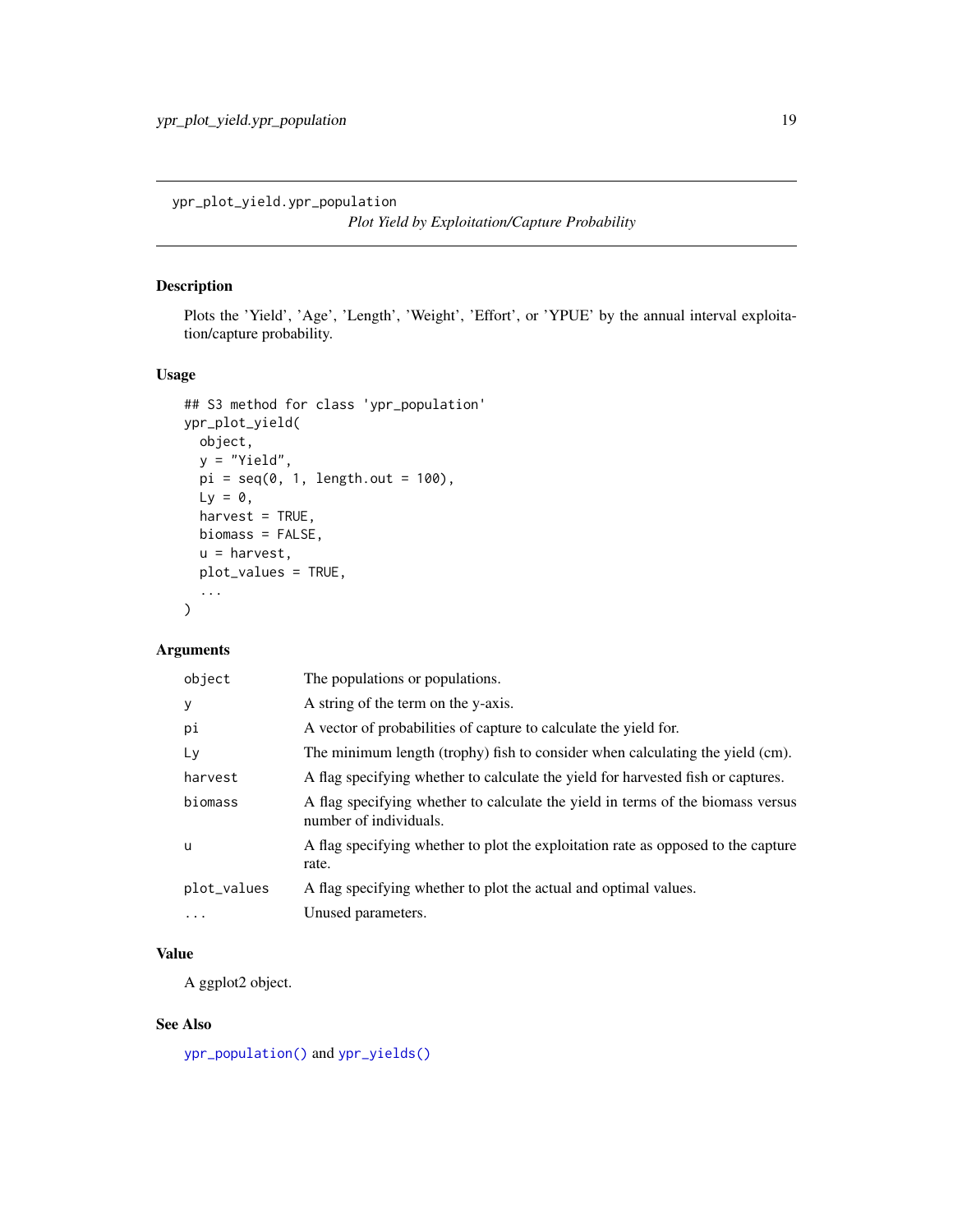# Examples

ypr\_plot\_yield(ypr\_population())

ypr\_plot\_yield.ypr\_populations *Plot Yield by Exploitation/Capture Probability*

# Description

Plots the 'Yield', 'Age', 'Length', 'Weight', 'Effort', or 'YPUE' by the annual interval exploitation/capture probability.

# Usage

```
## S3 method for class 'ypr_populations'
ypr_plot_yield(
  object,
  y = "Yield",
  pi = seq(0, 1, length.out = 100),
  Ly = 0,
  harvest = TRUE,
  biomass = FALSE,
  u = harvest,
  plot_values = TRUE,
  ...
)
```
# Arguments

| object      | The populations or populations.                                                                           |
|-------------|-----------------------------------------------------------------------------------------------------------|
| y           | A string of the term on the y-axis.                                                                       |
| рi          | A vector of probabilities of capture to calculate the yield for.                                          |
| Lv          | The minimum length (trophy) fish to consider when calculating the yield (cm).                             |
| harvest     | A flag specifying whether to calculate the yield for harvested fish or captures.                          |
| biomass     | A flag specifying whether to calculate the yield in terms of the biomass versus<br>number of individuals. |
| u           | A flag specifying whether to plot the exploitation rate as opposed to the capture<br>rate.                |
| plot_values | A flag specifying whether to plot the actual and optimal values.                                          |
| $\ddots$ .  | Unused parameters.                                                                                        |

## Value

A ggplot2 object.

<span id="page-19-0"></span>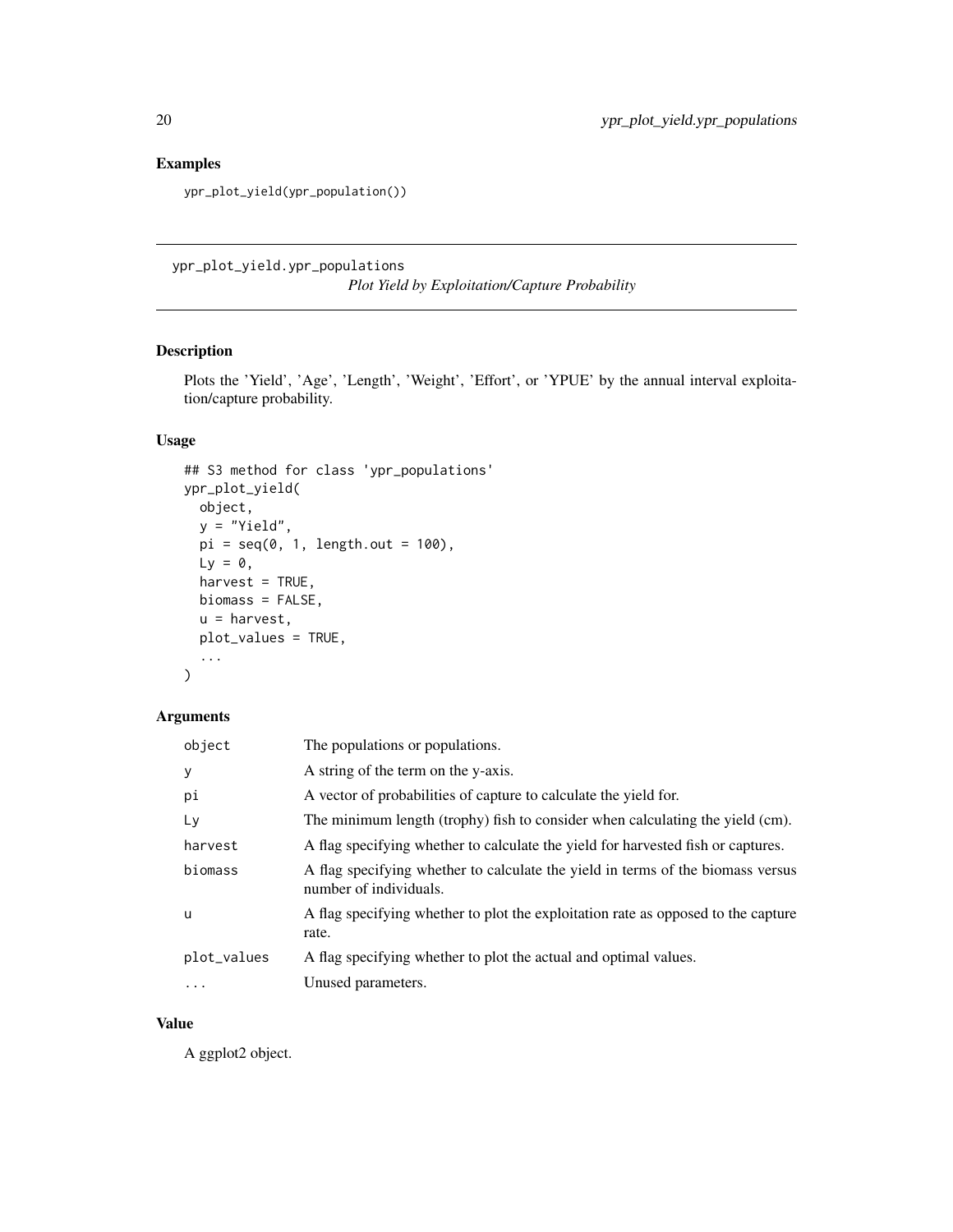# <span id="page-20-0"></span>ypr\_population 21

## See Also

[ypr\\_populations\(\)](#page-22-1) and [ypr\\_yields\(\)](#page-33-1)

## Examples

```
## Not run:
ypr\_plot\_yield(ypr\_populations(Rk = c(2.5, 4.6), Llo = c(0, 60)), plot\_values = FALSE) +ggplot2::facet_wrap(~Llo) +
  ggplot2::aes\_string(group = "Rk", color = "Rk") +ggplot2::scale_color_manual(values = c("black", "blue"))
ypr\_plot\_yield(ypr\_populations(Rk = c(2.5, 4.6), Llo = c(0, 60))) +
  ggplot2::facet_grid(Rk ~ Llo)
## End(Not run)
```
<span id="page-20-1"></span>ypr\_population *Population Parameters*

#### Description

Generates an object of class ypr\_population.

#### Usage

```
ypr_population(
  tmax = 20L,
 k = 0.15,
 Linf = 100,t\theta = \theta,
 k2 = 0.15,
 Linf2 = 100,
 L2 = 1000,
 Wb = 3,
 Ls = 50,
  Sp = 100,
  es = 1,Sm = 0,
  fb = 1,tR = 1L,
 BH = 1L,
 Rk = 3,
 n = 0.2,
 nL = 0.2,
 Ln = 1000,Lv = 50,
  Vp = 100,
```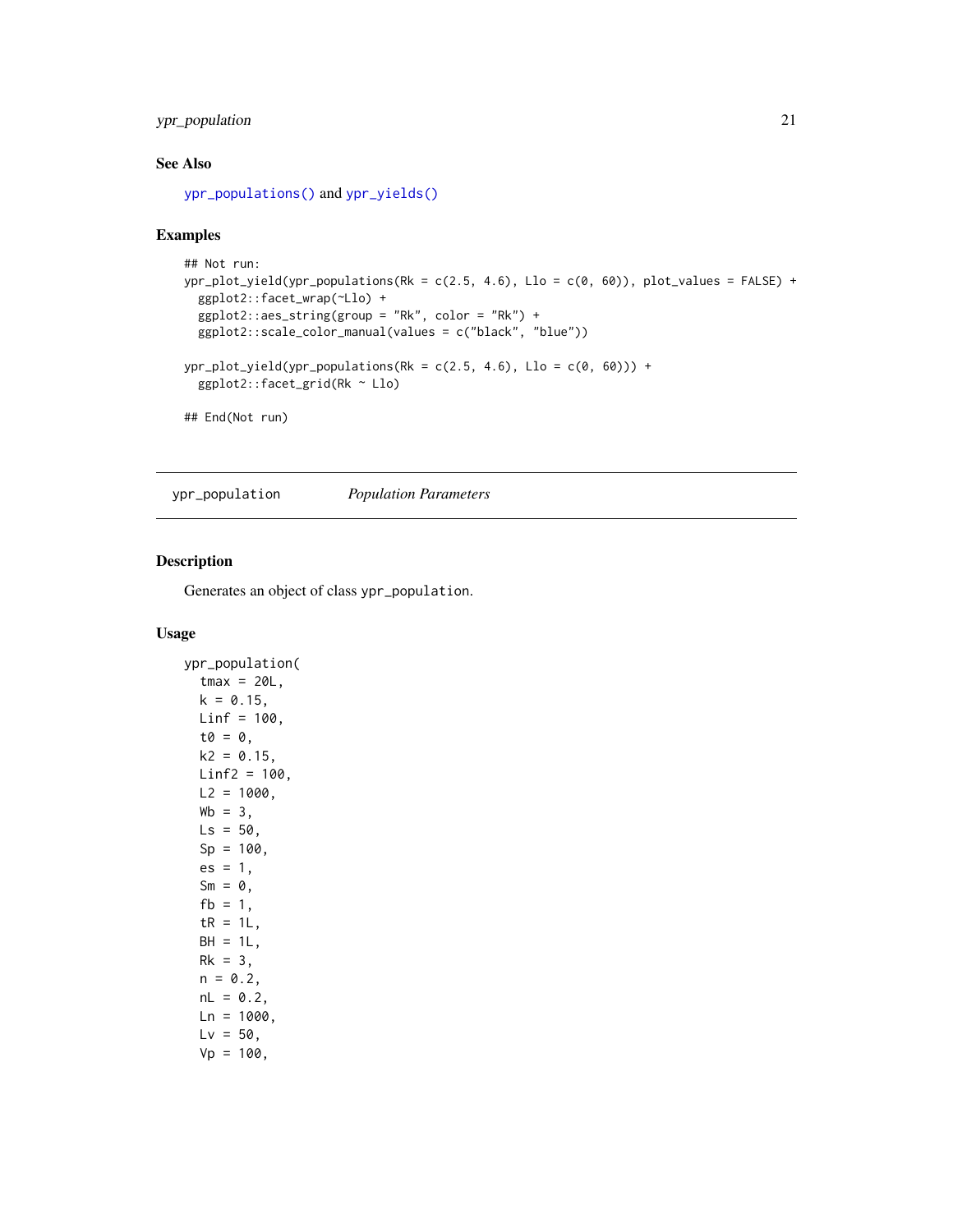$Llo = 0$ ,  $Lup = 1000,$  $Nc = 0$ ,  $pi = 0.2$ ,  $rho = 0,$  $Hm = 0,$ Rmax =  $1$ , Wa = 0.01,  $fa = 1$ ,  $q = 0.1$  $\mathcal{L}$ 

# Arguments

| tmax           | The maximum age (yr).                                                                                    |
|----------------|----------------------------------------------------------------------------------------------------------|
| k              | The VB growth coefficient (yr-1).                                                                        |
| Linf           | The VB mean maximum length (cm).                                                                         |
| t0             | The (theoretical) age at zero length (yr).                                                               |
| k <sub>2</sub> | The VB growth coefficient after length L2 (yr-1).                                                        |
| Linf2          | The VB mean maximum length after length L2 (cm).                                                         |
| L2             | The length (or age if negative) at which growth switches from the first to second<br>phase (cm or yr).   |
| Wb             | The weight (as a function of length) scaling exponent.                                                   |
| Ls             | The length (or age if negative) at which 50 $\%$ mature (cm or yr).                                      |
| Sp             | The maturity (as a function of length) power.                                                            |
| es             | The annual probability of a mature fish spawning.                                                        |
| Sm             | The spawning mortality probability.                                                                      |
| fb             | The fecundity (as a function of weight) scaling exponent.                                                |
| tR             | The age from which survival is density-independent (yr).                                                 |
| <b>BH</b>      | Recruitment follows a Beverton-Holt (1) or Ricker (0) relationship.                                      |
| Rk             | The lifetime spawners per spawner at low density.                                                        |
| n              | The annual interval natural mortality rate from age tR.                                                  |
| nL             | The annual interval natural mortality rate from length Ln.                                               |
| Ln             | The length (or age if negative) at which the natural mortality rate switches from<br>n to nL (cm or yr). |
| Lv             | The length (or age if negative) at which 50 $%$ vulnerable to harvest (cm or yr).                        |
| Vp             | The vulnerability to harvest (as a function of length) power.                                            |
| Llo            | The lower harvest slot length (cm).                                                                      |
| Lup            | The upper harvest slot length (cm).                                                                      |
| Nc             | The slot limits non-compliance probability.                                                              |
| рi             | The annual capture probability.                                                                          |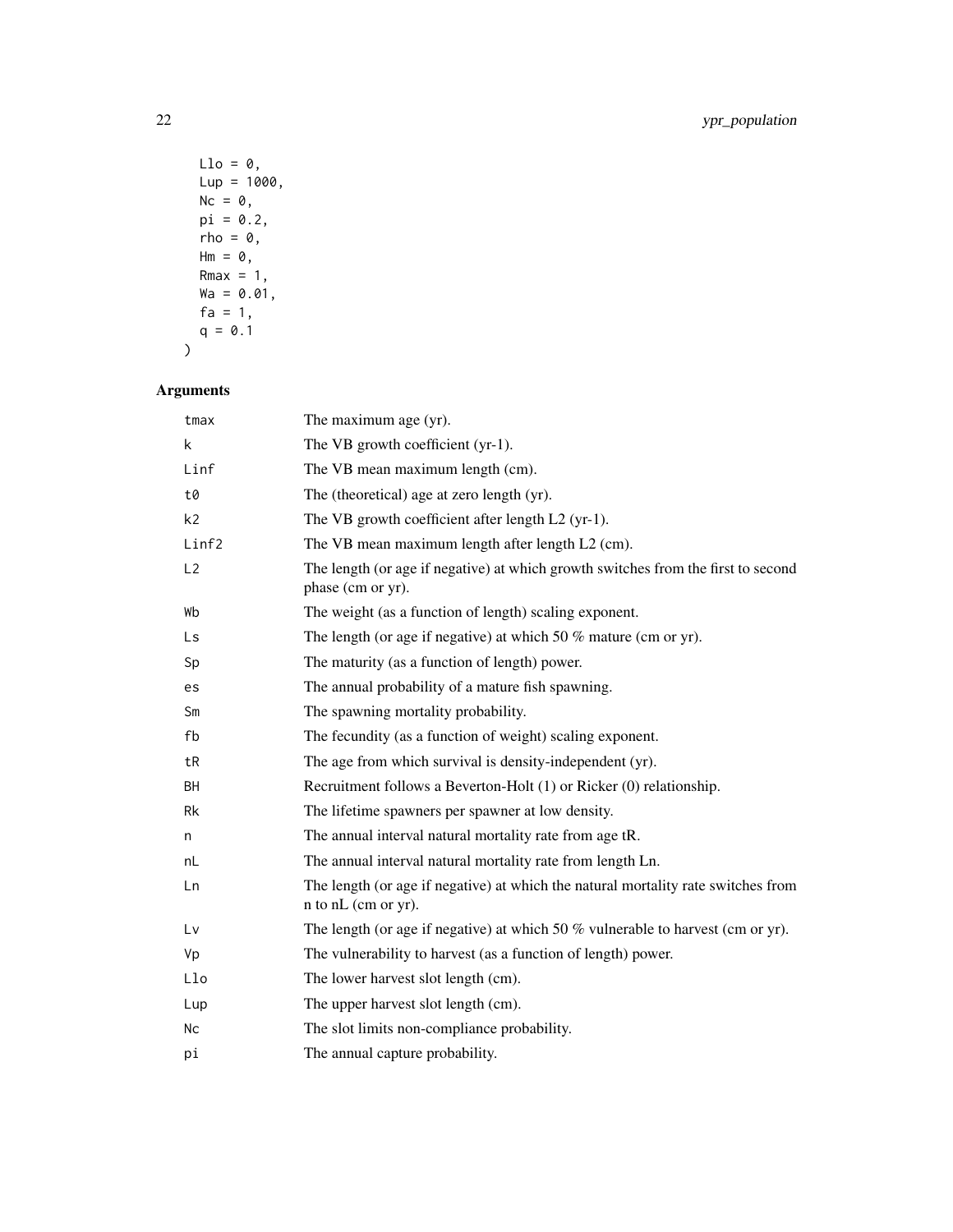<span id="page-22-0"></span>

| rho  | The release probability.                                               |
|------|------------------------------------------------------------------------|
| Hm   | The hooking mortality probability.                                     |
| Rmax | The number of recruits at the carrying capacity (ind).                 |
| Wa   | The (extrapolated) weight of a 1 cm individual $(g)$ .                 |
| fa   | The (theoretical) fecundity of a 1 g female (eggs).                    |
| q    | The catchability (annual probability of capture) for a unit of effort. |

# Value

An object of class ypr\_population.

# See Also

```
ypr_population_update(), ypr_tabulate_schedule(), ypr_yield() and ypr_optimize().
```
# Examples

 $ypr\_population(k = 0.1, Linf = 90)$ 

<span id="page-22-1"></span>ypr\_populations *Populations*

# Description

Populations

# Usage

ypr\_populations(..., expand = TRUE)

# Arguments

| .      | Unused parameters.                                          |
|--------|-------------------------------------------------------------|
| expand | A flag specifying whether to expand parameter combinations. |

#### Value

A list of [ypr\\_population\(\)](#page-20-1) objects

# See Also

```
ypr_population()
```
#### Examples

ypr\_populations(Rk = c(2.5, 4.6), Hm = c(0.2, 0.05))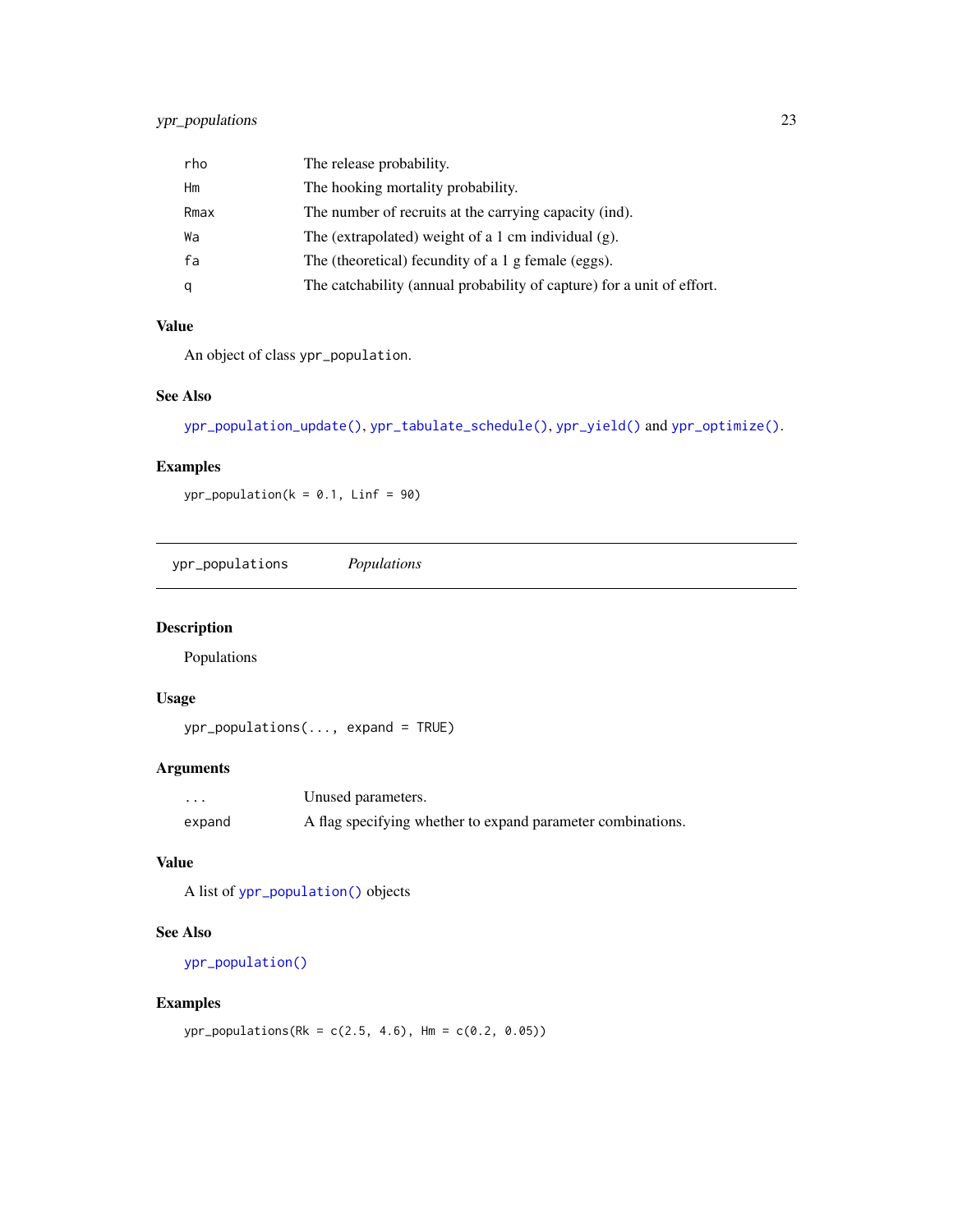<span id="page-23-0"></span>ypr\_populations\_expand

*Expand Populations*

### Description

An object of class [ypr\\_population\(\)](#page-20-1) of all unique combinations of parameter values.

## Usage

```
ypr_populations_expand(populations)
```
## Arguments

populations An object of class [ypr\\_populations\(\)](#page-22-1).

## Value

An object of class ypr\_population.

## See Also

[ypr\\_population\(\)](#page-20-1)

#### Examples

 $ypr\_populations\_expand(ypr\_populations(Rk = c(2.5, 4, 2.5), Hm = c(0.1, 0.2, 0.1)))$ 

ypr\_population\_names *Population Names*

#### Description

Population Names

#### Usage

```
ypr_population_names(populations)
```
# Arguments

populations An object of class [ypr\\_populations\(\)](#page-22-1).

#### Value

A character vector of the unique population names.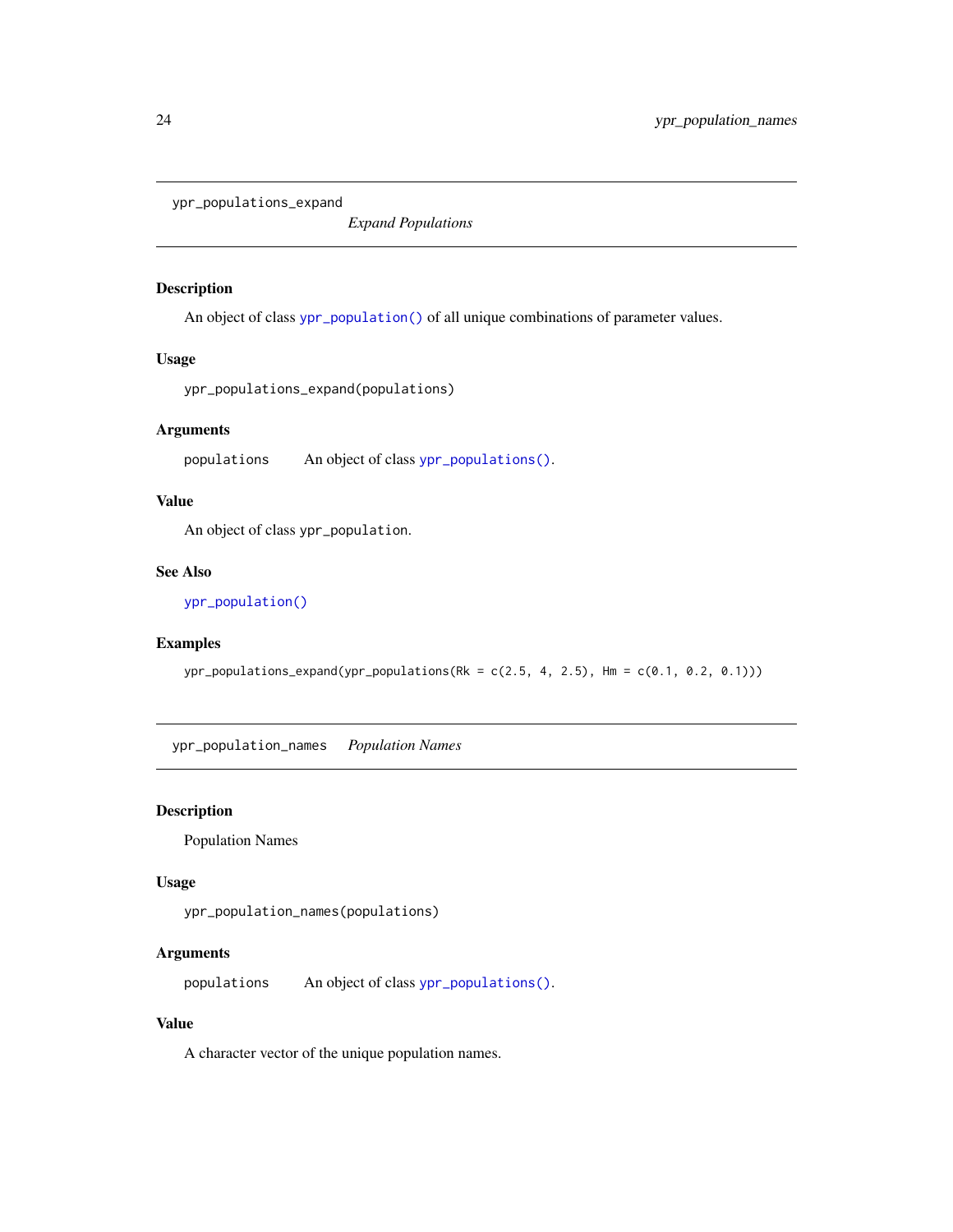# <span id="page-24-0"></span>ypr\_report 25

# Examples

 $ypr\_population\_names(ypr\_populations(Rk = c(2.5, 3, 2.5), expand = FALSE))$ 

# Description

Creates an Rmd file that can be used to generate a report.

# Usage

```
ypr_report(
  population,
  Ly = 0,
  harvest = TRUE,
  biomass = FALSE,
  title = "Population Report",
  description = ",
  date = Sys.Date(),
  file = "report",
  view = FALSE,
  ask = TRUE\lambda
```
# Arguments

| population  | An object of class ypr_population().                                                                      |
|-------------|-----------------------------------------------------------------------------------------------------------|
| Ly          | The minimum length (trophy) fish to consider when calculating the yield (cm).                             |
| harvest     | A flag specifying whether to calculate the yield for harvested fish or captures.                          |
| biomass     | A flag specifying whether to calculate the yield in terms of the biomass versus<br>number of individuals. |
| title       | A string of the report title.                                                                             |
| description | A string describing the population.                                                                       |
| date        | A date of the report date.                                                                                |
| file        | A string of the path to the file (without the extension).                                                 |
| view        | A flag specifying whether to view the report (after rendering it to html).                                |
| ask         | A flag specifying whether to ask before overwriting or creating a file.                                   |

# Value

An invisible character vector of the contents of the file.

```
ypr_report(ypr_population(), file = tempfile(), ask = FALSE)
```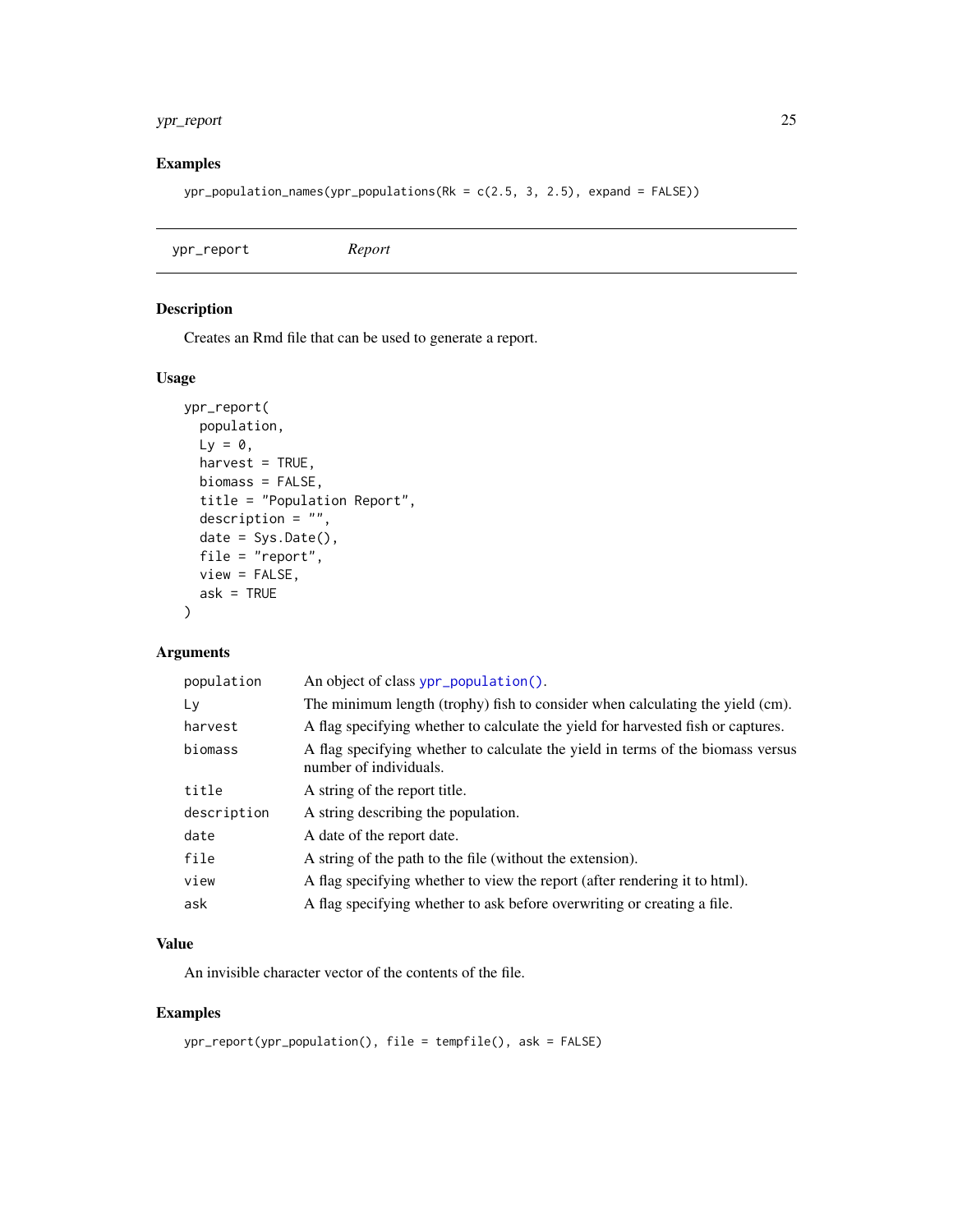<span id="page-25-0"></span>

#### <span id="page-25-1"></span>Description

Generates the life-history schedule by age for a population.

#### Usage

```
ypr_schedule(population)
```
ypr\_tabulate\_schedule(population)

#### Arguments

population An object of class [ypr\\_population\(\)](#page-20-1).

# Value

A tibble of the life-history schedule by age.

#### Functions

• ypr\_schedule: Tabulate Schedule (Deprecated)

## See Also

```
ypr_population()
```
#### Examples

ypr\_tabulate\_schedule(ypr\_population())

<span id="page-25-2"></span>ypr\_sr *Stock-Recruitment Parameters*

#### Description

Returns a single rowed data frame of the SR parameters:

alpha Survival from egg to age tR at low density

beta Density-dependence

Rk Lifetime spawners per spawner at low density

phi Lifetime eggs deposited per recruit at unfished equilibrium

phiF Lifetime eggs deposited per recruit at the fished equilibrium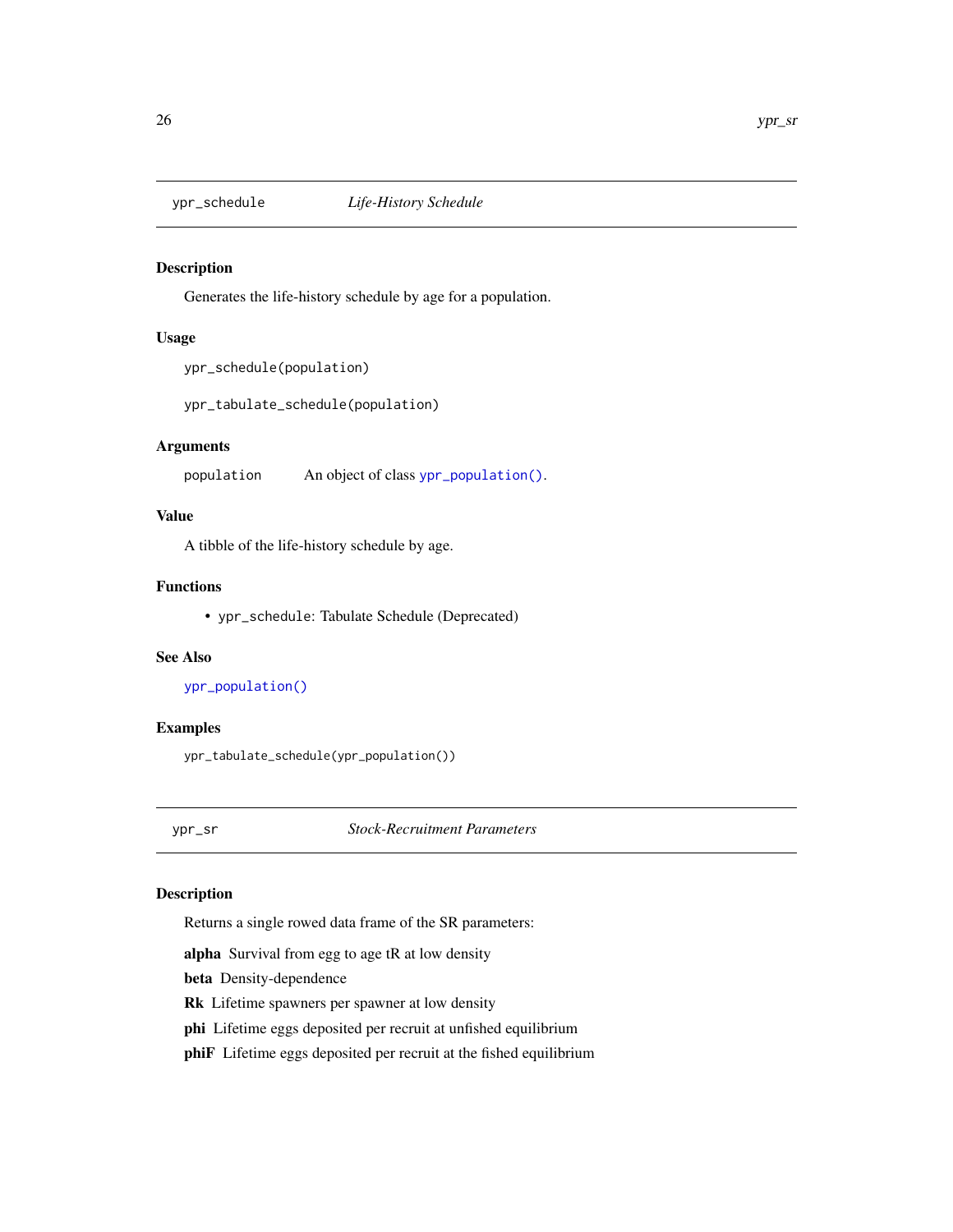<span id="page-26-0"></span>R0 Age tR recruits at the unfished equilibrium R0F Age tR recruits at the fished equilibrium S0 Spawners at the unfished equilibrium S0F Spawners at the fished equilibrium

#### Usage

ypr\_sr(population)

#### Arguments

population An object of class [ypr\\_population\(\)](#page-20-1).

#### Value

A data frame of the SR parameters.

#### Examples

ypr\_sr(ypr\_population()) # Beverton-Holt ypr\_sr(ypr\_population(BH = 0L)) # Ricker

<span id="page-26-1"></span>ypr\_tabulate\_biomass *Tablulate Biomass (and Eggs)*

#### Description

Produces a data frame of the 'Weight' and 'Fecundity' and the number of 'Survivors' and 'Spawners' and the total 'Biomass' and 'Eggs' by 'Age' class.

#### Usage

```
ypr_tabulate_biomass(population)
```
#### Arguments

population An object of class [ypr\\_population\(\)](#page-20-1).

#### Value

A data frame

#### See Also

Other tabulate: [ypr\\_tabulate\\_fish\(](#page-27-2)), [ypr\\_tabulate\\_parameters\(](#page-27-1)), [ypr\\_tabulate\\_sr\(](#page-28-1)), [ypr\\_tabulate\\_yields\(](#page-31-1)), [ypr\\_tabulate\\_yield\(](#page-29-1))

#### Examples

ypr\_tabulate\_biomass(ypr\_population())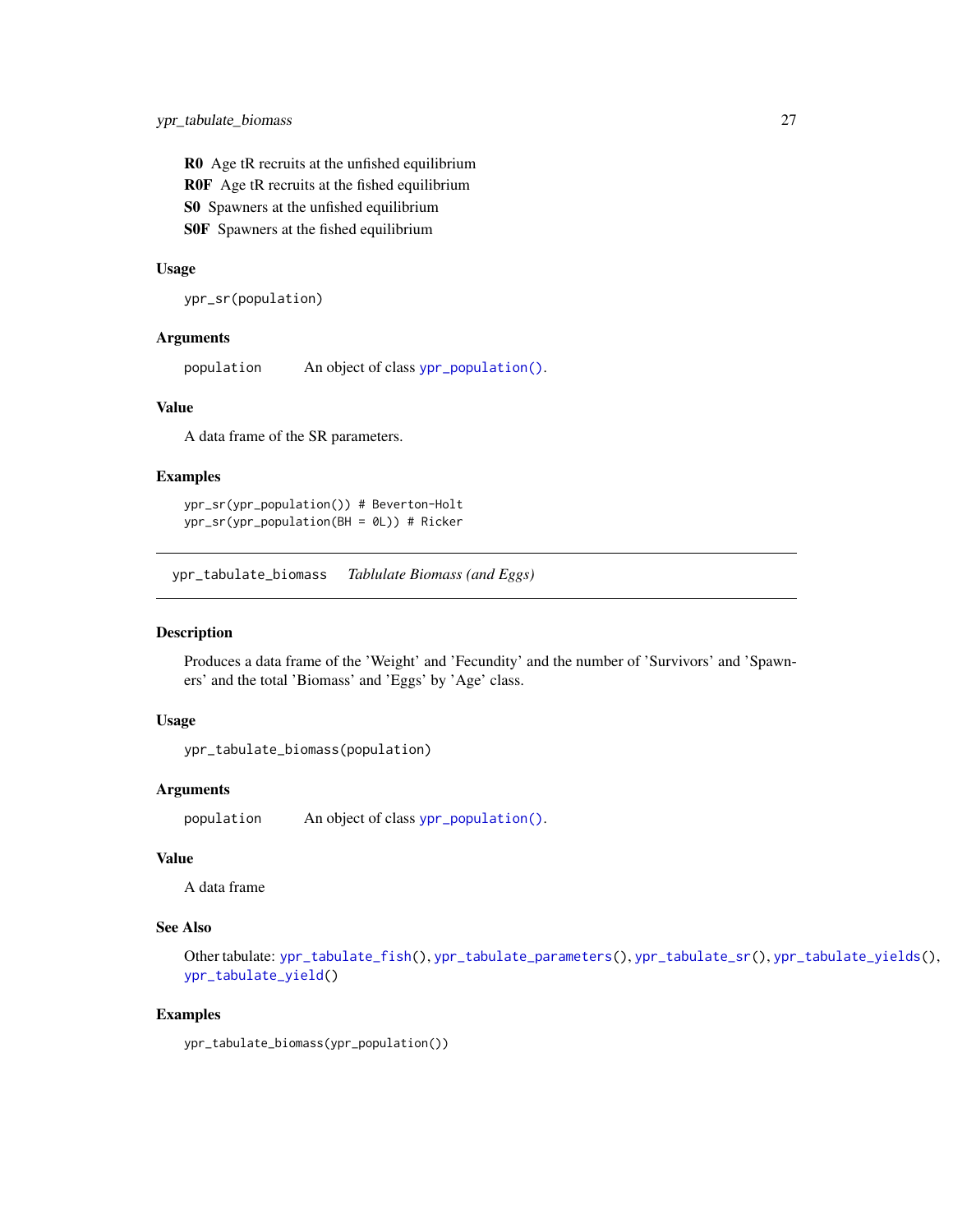<span id="page-27-2"></span><span id="page-27-0"></span>ypr\_tabulate\_fish *Tabulate Fish Numbers*

#### Description

Produces a data frame of the number of fish in the 'Survivors', 'Spawners', 'Caught', 'Harvested', 'Released' and 'HandlingMortalities' categories by 'Length', 'Age' or 'Weight' class.

#### Usage

ypr\_tabulate\_fish(population, x = "Age", binwidth = 1L)

# Arguments

| population | An object of class ypr_population().                      |
|------------|-----------------------------------------------------------|
| X          | The object to coerce.                                     |
| binwidth   | A positive integer of the width of the bins for grouping. |

#### Value

A data frame

#### See Also

```
Other tabulate: ypr_tabulate_biomass(), ypr_tabulate_parameters(), ypr_tabulate_sr(),
ypr_tabulate_yields(), ypr_tabulate_yield()
```
# Examples

ypr\_tabulate\_fish(ypr\_population())

<span id="page-27-1"></span>ypr\_tabulate\_parameters

*Tabulate Population Parameters*

# Description

Tabulate Population Parameters

#### Usage

ypr\_tabulate\_parameters(population)

#### Arguments

population An object of class [ypr\\_population\(\)](#page-20-1).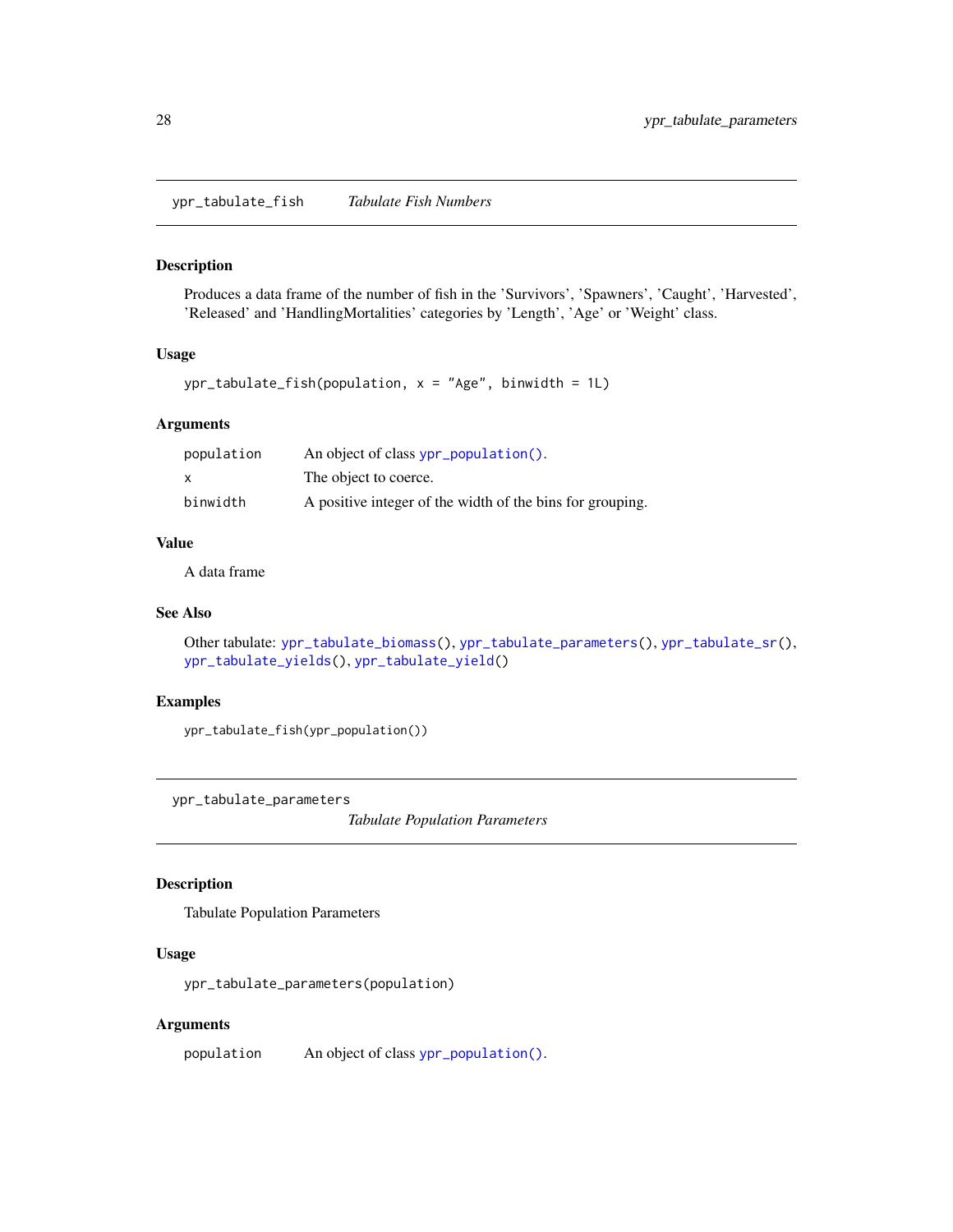# <span id="page-28-0"></span>ypr\_tabulate\_sr 29

# Value

A table of population parameters

# See Also

[ypr\\_detabulate\\_parameters\(\)](#page-11-1)

Other tabulate: [ypr\\_tabulate\\_biomass\(](#page-26-1)), [ypr\\_tabulate\\_fish\(](#page-27-2)), [ypr\\_tabulate\\_sr\(](#page-28-1)), [ypr\\_tabulate\\_yields\(](#page-31-1)), [ypr\\_tabulate\\_yield\(](#page-29-1))

# Examples

ypr\_tabulate\_parameters(ypr\_population())

<span id="page-28-1"></span>ypr\_tabulate\_sr *Tabulate Stock-Recruitment Parameters*

# Description

Tabulate Stock-Recruitment Parameters

# Usage

```
ypr_tabulate_sr(object, ...)
## S3 method for class 'ypr_population'
ypr_tabulate_sr(
 object,
 Ly = 0,
  harvest = TRUE,biomass = FALSE,
 all = FALSE,...
)
## S3 method for class 'ypr_populations'
ypr_tabulate_sr(
 object,
 L_v = 0,
 harvest = TRUE,
 biomass = FALSE,
 all = FALSE,...
\mathcal{L}
```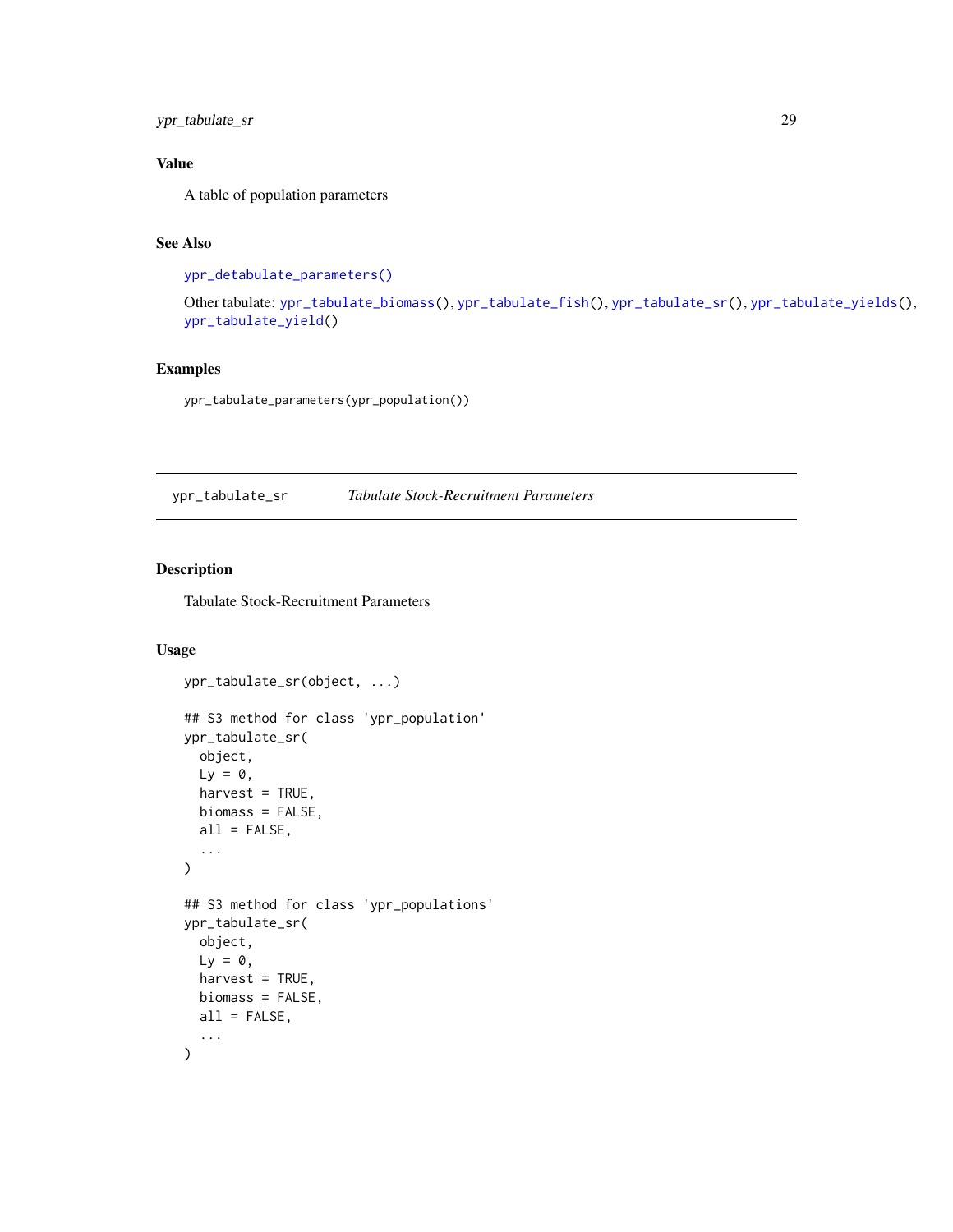# <span id="page-29-0"></span>Arguments

| object  | The populations or populations.                                                                           |
|---------|-----------------------------------------------------------------------------------------------------------|
| $\cdot$ | Unused parameters.                                                                                        |
| Ly      | The minimum length (trophy) fish to consider when calculating the yield (cm).                             |
| harvest | A flag specifying whether to calculate the yield for harvested fish or captures.                          |
| biomass | A flag specifying whether to calculate the yield in terms of the biomass versus<br>number of individuals. |
| all     | A flag specifying whether to include all parameter values.                                                |

#### Value

A data.frame of stock-recruitment parameters.

# Methods (by class)

- ypr\_population: Tabulate Stock-Recruitment Parameters
- ypr\_populations: Tabulate Stock-Recruitment Parameters

# See Also

```
Other tabulate: ypr_tabulate_biomass(), ypr_tabulate_fish(), ypr_tabulate_parameters(),
ypr_tabulate_yields(), ypr_tabulate_yield()
```
#### Examples

```
ypr_tabulate_sr(ypr_population()) # Beverton-Holt
ypr_tabulate_sr(ypr_population(BH = 0L)) # Ricker
ypr_tabulate_sr(ypr_populations(Rk = c(2.5, 4.6)))
```
<span id="page-29-1"></span>ypr\_tabulate\_yield *Tabulate Yield*

#### Description

Tabulate Yield

#### Usage

```
ypr_tabulate_yield(object, ...)
## S3 method for class 'ypr_population'
ypr_tabulate_yield(
 object,
 Ly = 0,
 harvest = TRUE,
 biomass = FALSE,
```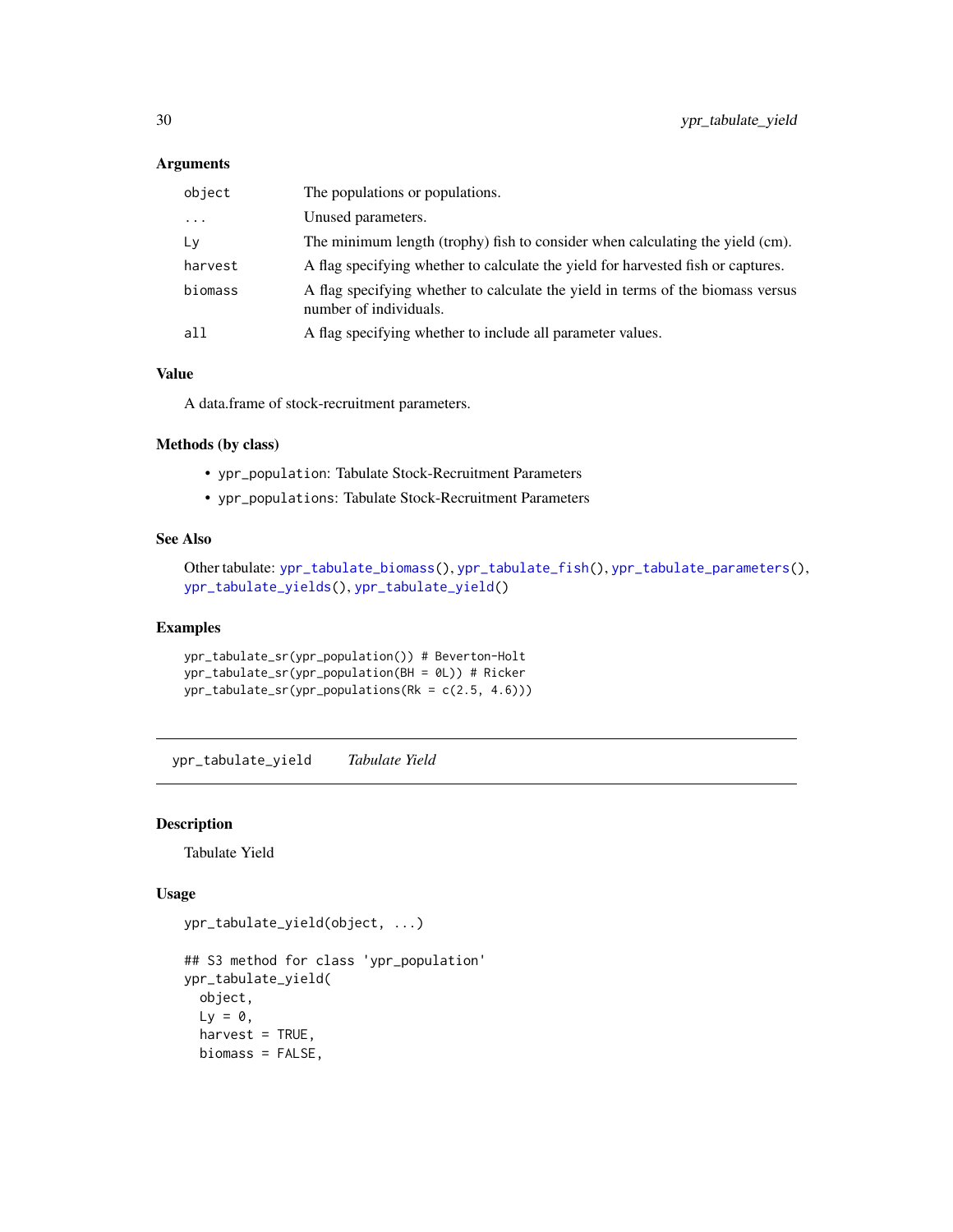```
type = "both",
 all = FALSE,...
\lambda## S3 method for class 'ypr_populations'
ypr_tabulate_yield(
 object,
 Ly = 0,
 harvest = TRUE,
 biomass = FALSE,
  type = "both",
 all = FALSE,...
)
```
# Arguments

| object   | The populations or populations.                                                                           |
|----------|-----------------------------------------------------------------------------------------------------------|
| $\cdots$ | Unused parameters.                                                                                        |
| Ly       | The minimum length (trophy) fish to consider when calculating the yield (cm).                             |
| harvest  | A flag specifying whether to calculate the yield for harvested fish or captures.                          |
| biomass  | A flag specifying whether to calculate the yield in terms of the biomass versus<br>number of individuals. |
| type     | A string indicating whether to include 'both' or just the 'actual' or 'optimal'<br>yield.                 |
| a11      | A flag specifying whether to include all parameter values.                                                |

# Value

A data frame.

# Methods (by class)

- ypr\_population: Tabulate Yield
- ypr\_populations: Tabulate Yield

## See Also

Other tabulate: [ypr\\_tabulate\\_biomass\(](#page-26-1)), [ypr\\_tabulate\\_fish\(](#page-27-2)), [ypr\\_tabulate\\_parameters\(](#page-27-1)), [ypr\\_tabulate\\_sr\(](#page-28-1)), [ypr\\_tabulate\\_yields\(](#page-31-1))

```
ypr_tabulate_yield(ypr_population())
ypr_tabulate_yield(ypr_populations(Rk = c(3, 5)))
```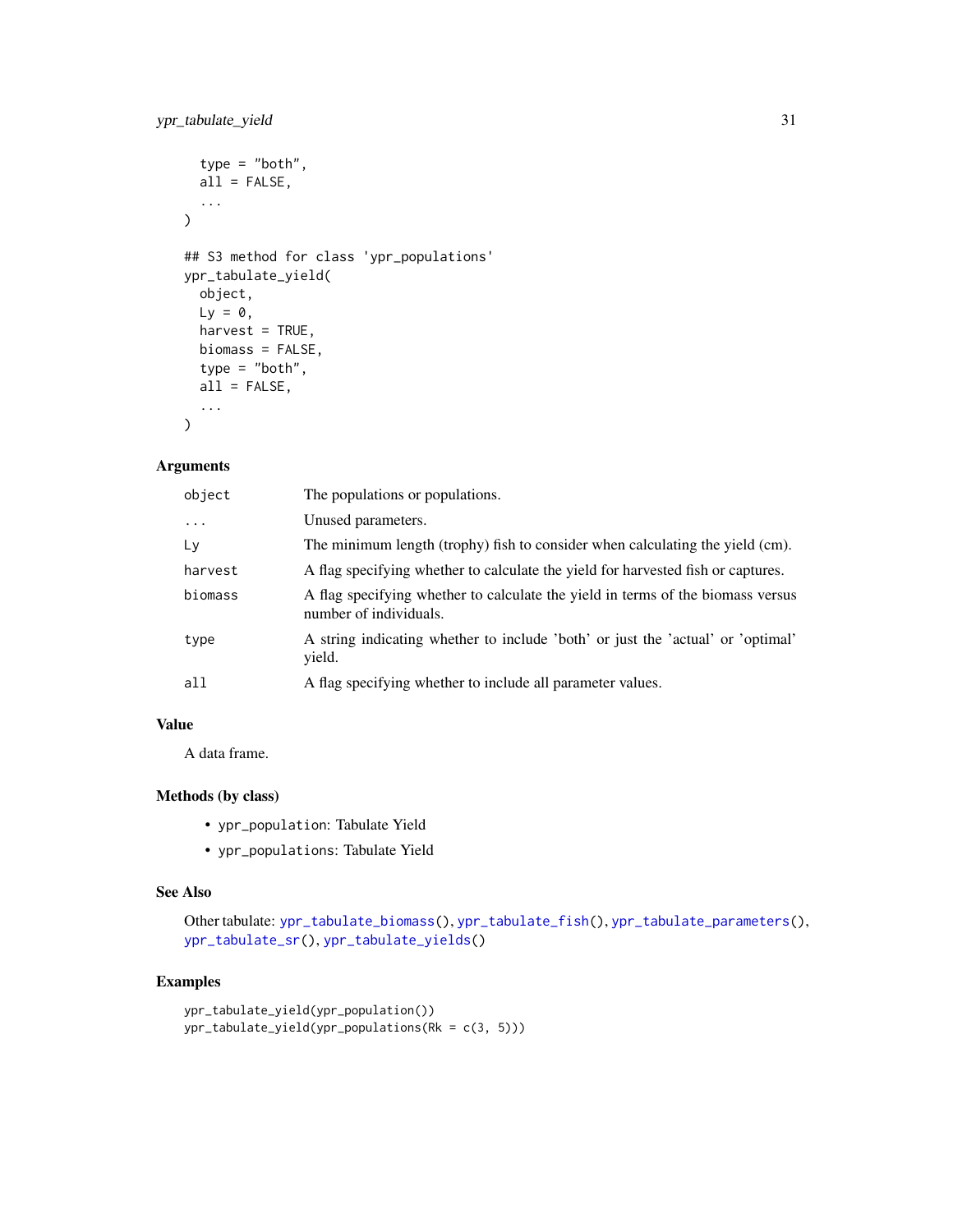<span id="page-31-1"></span><span id="page-31-0"></span>ypr\_tabulate\_yields *Tabulate Yields*

#### Description

Tabulate Yields

## Usage

```
ypr_tabulate_yields(object, ...)
## S3 method for class 'ypr_population'
ypr_tabulate_yields(
  object,
  pi = seq(0, 1, length.out = 100),
  Ly = 0,
  harvest = TRUE,
  biomass = FALSE,
  all = FALSE,
  ...
\mathcal{L}## S3 method for class 'ypr_populations'
ypr_tabulate_yields(
  object,
  pi = seq(0, 1, length.out = 100),
  Ly = 0,
  harvest = TRUE,
  biomass = FALSE,
  all = FALSE,...
\mathcal{L}
```
# Arguments

| object   | The populations or populations.                                                                           |
|----------|-----------------------------------------------------------------------------------------------------------|
| $\cdots$ | Unused parameters.                                                                                        |
| pi       | A vector of probabilities of capture to calculate the yield for.                                          |
| Ly       | The minimum length (trophy) fish to consider when calculating the yield (cm).                             |
| harvest  | A flag specifying whether to calculate the yield for harvested fish or captures.                          |
| biomass  | A flag specifying whether to calculate the yield in terms of the biomass versus<br>number of individuals. |
| all      | A flag specifying whether to include all parameter values.                                                |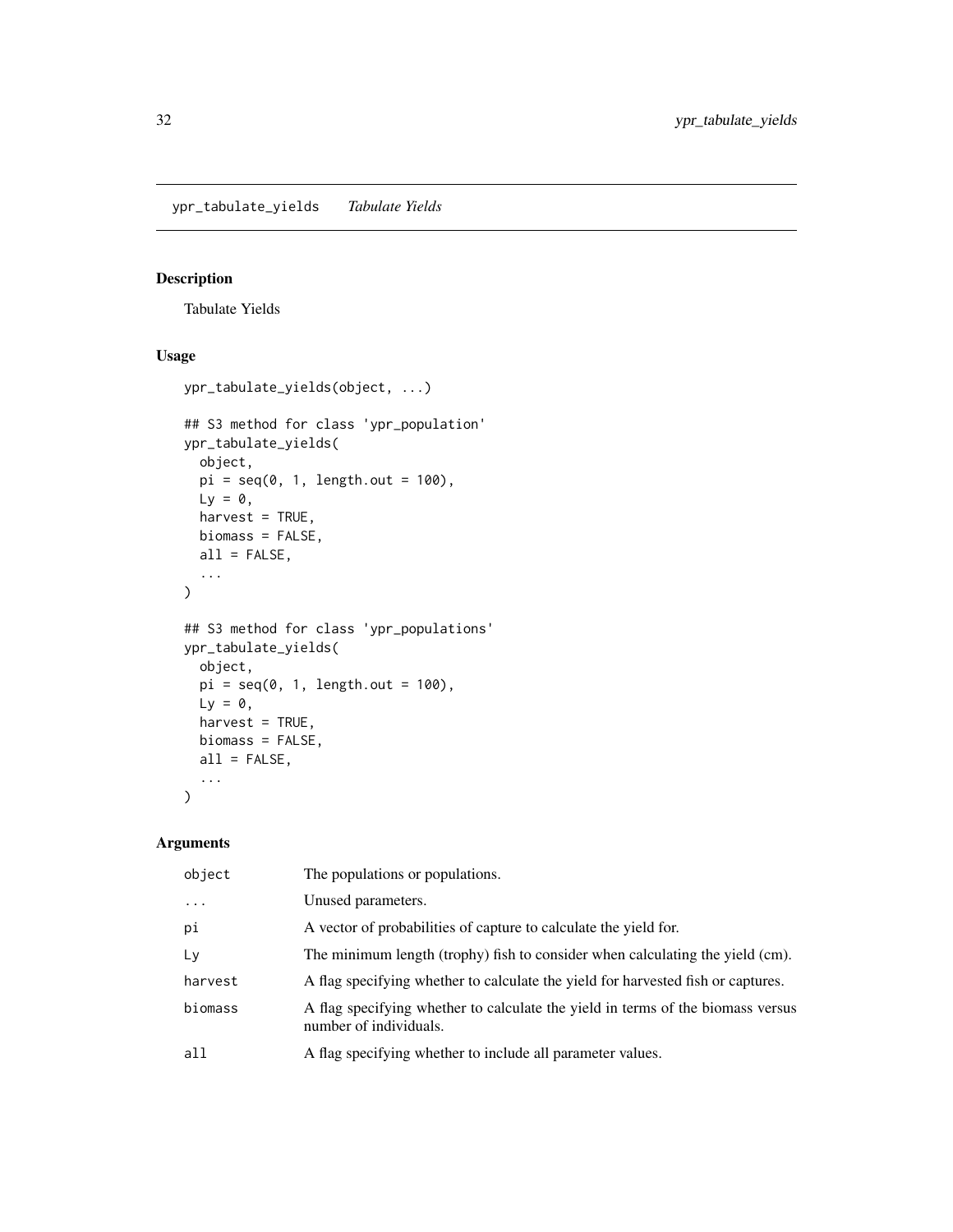#### <span id="page-32-0"></span>ypr\_yield 33

# Value

A data frame.

# Methods (by class)

- ypr\_population: Tabulate Yields
- ypr\_populations: Tabulate Yields

#### See Also

```
Other tabulate: ypr_tabulate_biomass(), ypr_tabulate_fish(), ypr_tabulate_parameters(),
ypr_tabulate_sr(), ypr_tabulate_yield()
```
## Examples

```
ypr_tabulate_yields(ypr_population())
ypr_table_yields(ypr\_populations(Rk = c(3, 5)), pi = seq(0, 1, length.out = 10))
```
<span id="page-32-1"></span>ypr\_yield *Yield*

#### Description

Calculates the yield for a population.

#### Usage

```
ypr\_yield(population, Ly = 0, harvest = TRUE, biomass = FALSE)
```
#### Arguments

| population | An object of class ypr_population().                                                                      |
|------------|-----------------------------------------------------------------------------------------------------------|
| Ly         | The minimum length (trophy) fish to consider when calculating the yield (cm).                             |
| harvest    | A flag specifying whether to calculate the yield for harvested fish or captures.                          |
| biomass    | A flag specifying whether to calculate the yield in terms of the biomass versus<br>number of individuals. |

#### Details

By default, with Rmax = 1 the number of individuals is the proportion of the recruits at the carrying capacity. If the yield is given in terms of the biomass (kg) then the scaling also depends on the value of Wa (g).

## Value

The yield as number of fish or biomass.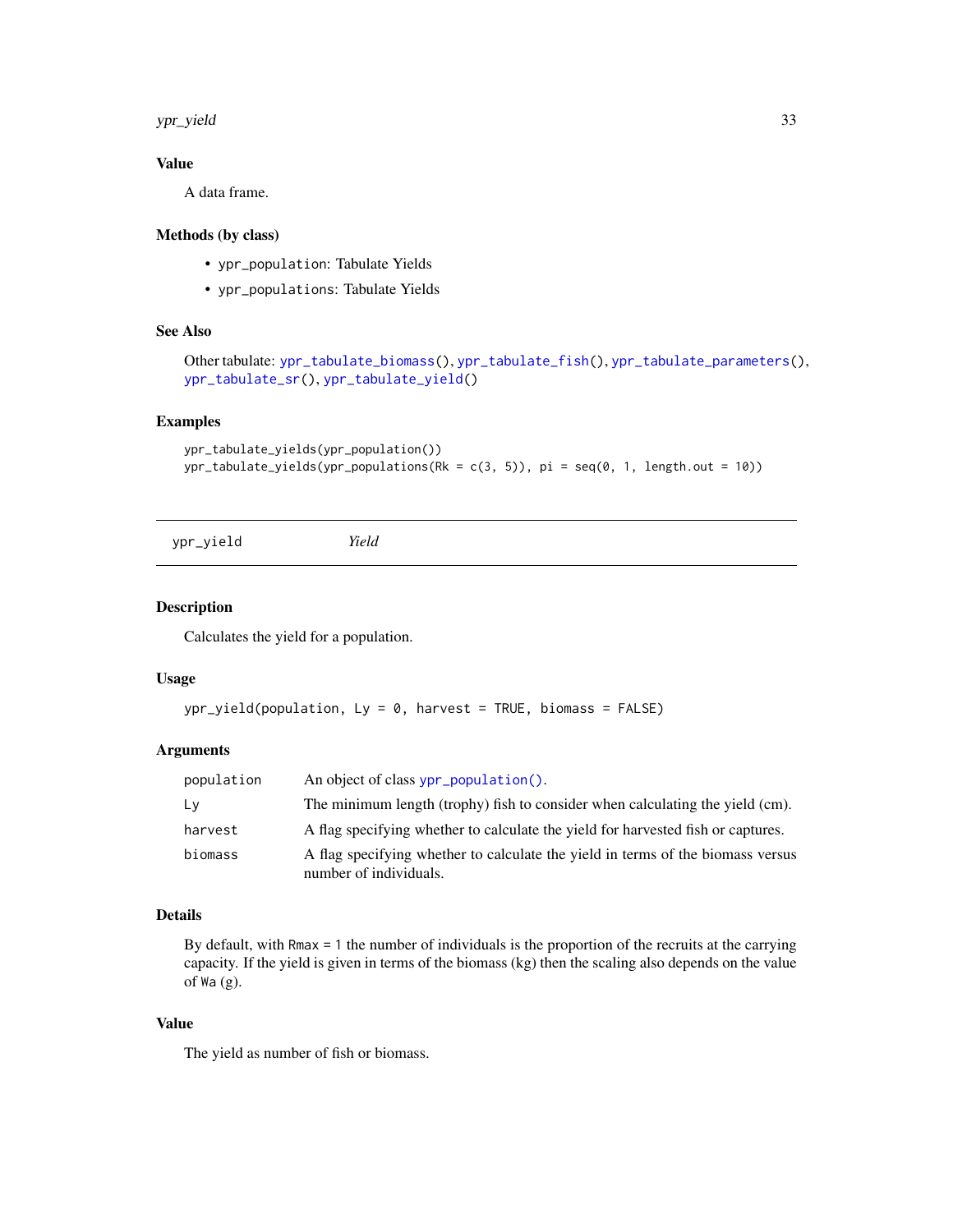# See Also

[ypr\\_population\(\)](#page-20-1) and [ypr\\_optimize\(\)](#page-13-1)

# Examples

```
ypr_yield(ypr_population())
```
<span id="page-33-1"></span>

# Description

Calculates the yield(s) for a population based on one or more capture rates.

# Usage

```
ypr_yields(
  population,
  pi = seq(0, 1, length.out = 100),
  Ly = 0,
  harvest = TRUE,biomass = FALSE
\mathcal{L}
```
# Arguments

| population | An object of class ypr_population().                                                                      |
|------------|-----------------------------------------------------------------------------------------------------------|
| рi         | A vector of probabilities of capture to calculate the yield for.                                          |
| Ly         | The minimum length (trophy) fish to consider when calculating the yield (cm).                             |
| harvest    | A flag specifying whether to calculate the yield for harvested fish or captures.                          |
| biomass    | A flag specifying whether to calculate the yield in terms of the biomass versus<br>number of individuals. |

# Value

A numeric vector of the yields.

# See Also

[ypr\\_yield\(\)](#page-32-1)

```
pi \leftarrow seq(0, 1, length.out = 30)plot(pi, ypr_yields(ypr_population(), pi), type = "l")
```
<span id="page-33-0"></span>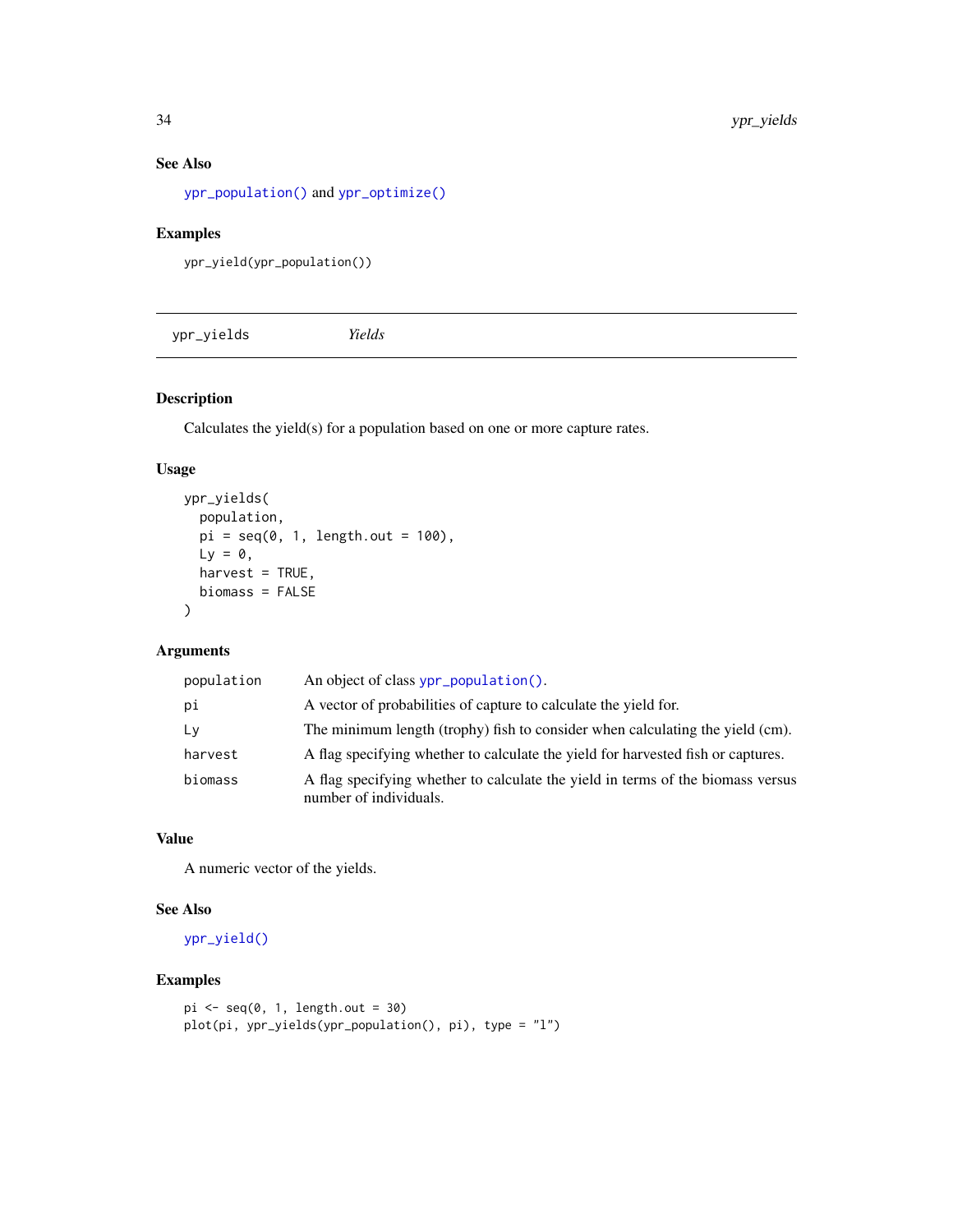# <span id="page-34-0"></span>**Index**

```
∗ datasets
    adams_bt_03, 3
    chilliwack_bt_05, 5
    kootenay_bt_13, 5
    kootenay_rb, 6
    kootenay_rb_13, 7
    quesnel_bt, 8
    quesnel_lt, 9
    quesnel_rb, 9
∗ tabulate
    ypr_tabulate_biomass, 27
    ypr_tabulate_fish, 28
    ypr_tabulate_parameters, 28
    ypr_tabulate_sr, 29
    ypr_tabulate_yield, 30
    ypr_tabulate_yields, 32
adams_bt_03, 3
as_ypr_population, 3
as_ypr_populations, 4
chilliwack_bt_05, 5
ggplot2::geom_histogram(), 15, 16
graphics::plot, 8
kootenay_bt_13, 5
kootenay_rb, 6
kootenay_rb(), 7
kootenay_rb_13, 7
plot.ypr_population, 7
quesnel_bt, 8
quesnel_lt, 9
quesnel_rb, 9
update.ypr_population, 10
update.ypr_populations, 11
ypr_age_at_length, 12
```
ypr\_detabulate\_parameters, [12](#page-11-0) ypr\_detabulate\_parameters(), *[29](#page-28-0)* ypr\_exploitation, [13](#page-12-0) ypr\_length\_at\_age, [14](#page-13-0) ypr\_optimise *(*ypr\_optimize*)*, [14](#page-13-0) ypr\_optimize, [14](#page-13-0) ypr\_optimize(), *[23](#page-22-0)*, *[34](#page-33-0)* ypr\_plot\_biomass, [15](#page-14-0) ypr\_plot\_fish, [16](#page-15-0) ypr\_plot\_schedule, [17](#page-16-0) ypr\_plot\_sr, [17](#page-16-0) ypr\_plot\_yield, [18](#page-17-0) ypr\_plot\_yield.ypr\_population, [19](#page-18-0) ypr\_plot\_yield.ypr\_populations, [20](#page-19-0) ypr\_population, [21](#page-20-0) ypr\_population(), *[3](#page-2-0)*, *[6](#page-5-0)[–19](#page-18-0)*, *[23](#page-22-0)[–28](#page-27-0)*, *[33,](#page-32-0) [34](#page-33-0)* ypr\_population\_names, [24](#page-23-0) ypr\_population\_update *(*update.ypr\_population*)*, [10](#page-9-0) ypr\_population\_update(), *[23](#page-22-0)* ypr\_populations, [23](#page-22-0) ypr\_populations(), *[5](#page-4-0)*, *[11](#page-10-0)*, *[21](#page-20-0)*, *[24](#page-23-0)* ypr\_populations\_expand, [24](#page-23-0) ypr\_populations\_update *(*update.ypr\_populations*)*, [11](#page-10-0) ypr\_report, [25](#page-24-0) ypr\_schedule, [26](#page-25-0) ypr\_sr, [26](#page-25-0) ypr\_sr(), *[18](#page-17-0)* ypr\_tabulate\_biomass, [27,](#page-26-0) *[28](#page-27-0)[–31](#page-30-0)*, *[33](#page-32-0)* ypr\_tabulate\_fish, *[27](#page-26-0)*, [28,](#page-27-0) *[29](#page-28-0)[–31](#page-30-0)*, *[33](#page-32-0)* ypr\_tabulate\_parameters, *[27,](#page-26-0) [28](#page-27-0)*, [28,](#page-27-0) *[30,](#page-29-0) [31](#page-30-0)*, *[33](#page-32-0)* ypr\_tabulate\_parameters(), *[13](#page-12-0)* ypr\_tabulate\_schedule *(*ypr\_schedule*)*, [26](#page-25-0) ypr\_tabulate\_schedule(), *[8](#page-7-0)*, *[17](#page-16-0)*, *[23](#page-22-0)* ypr\_tabulate\_sr, *[27](#page-26-0)[–29](#page-28-0)*, [29,](#page-28-0) *[31](#page-30-0)*, *[33](#page-32-0)* ypr\_tabulate\_yield, *[27](#page-26-0)[–30](#page-29-0)*, [30,](#page-29-0) *[33](#page-32-0)* ypr\_tabulate\_yields, *[27](#page-26-0)[–31](#page-30-0)*, [32](#page-31-0)